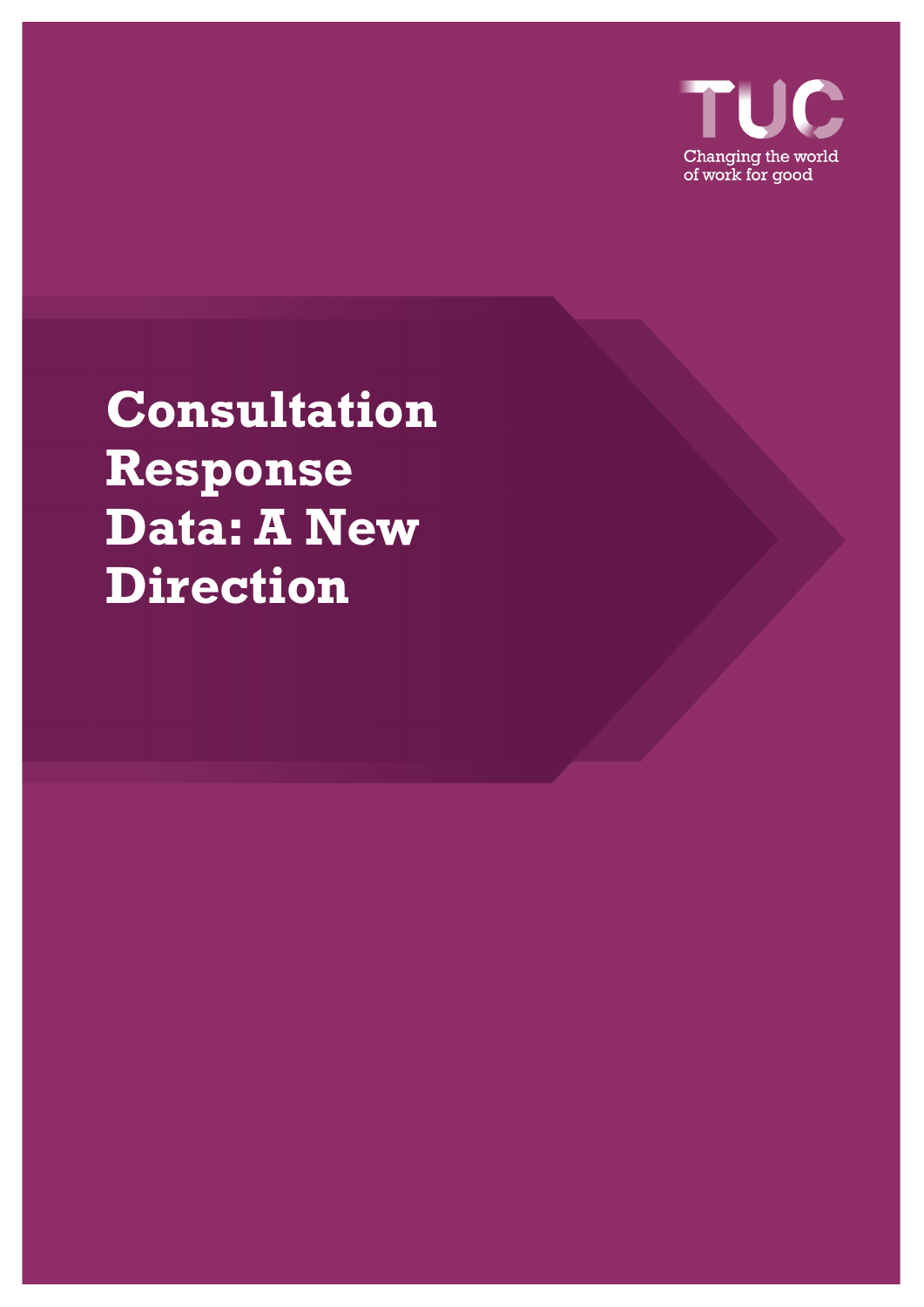## **TUC response to DCMS consultation Data: A New Direction**

The Trades Union Congress (TUC) is the voice of Britain at work. We represent more than 5.5. million working people in 48 unions across the economy. We campaign for more and better jobs and a better working life for everyone, and we support trade unions to grow and thrive.

Trade unions play a key role in ensuring that the rights and interests of working people are represented and recognised. For example, we advocate the importance of strong collective bargaining rights, appropriate regulation and enforcement to ensure the protection of employment rights, as well as equality of treatment for all, regardless of factors such as race, religion, age, gender, disability, sexuality and access to financial resources.

Whilst we support the "pro-growth" approach outlined in this consultation in so far as this results in more and better jobs, we do not believe that this should be to the detriment of the fundamental rights of individuals in the workplace. Indeed, growth and productivity is dependent on there being a strong framework in place to protect the rights of workers and ensure good quality and rewarding work.

Neither do we believe that jeopardising the EU data adequacy statement will in any way assist with a "pro-growth" agenda.

Given the aims and purpose of the TUC, we respond only to the questions in this consultation within our direct sphere of work. However, by way of introduction to our consultation response, we believe it is important to highlight the significance of fundamental rights and the protection of personal data, both at work and in society as a whole.

Article 1 of the UK GDPR emphasises the critical importance of data protection rights in the UK. It states that the purpose of the regulation is to protect "fundamental rights and freedoms of natural persons and in particular their right to the protection of personal data".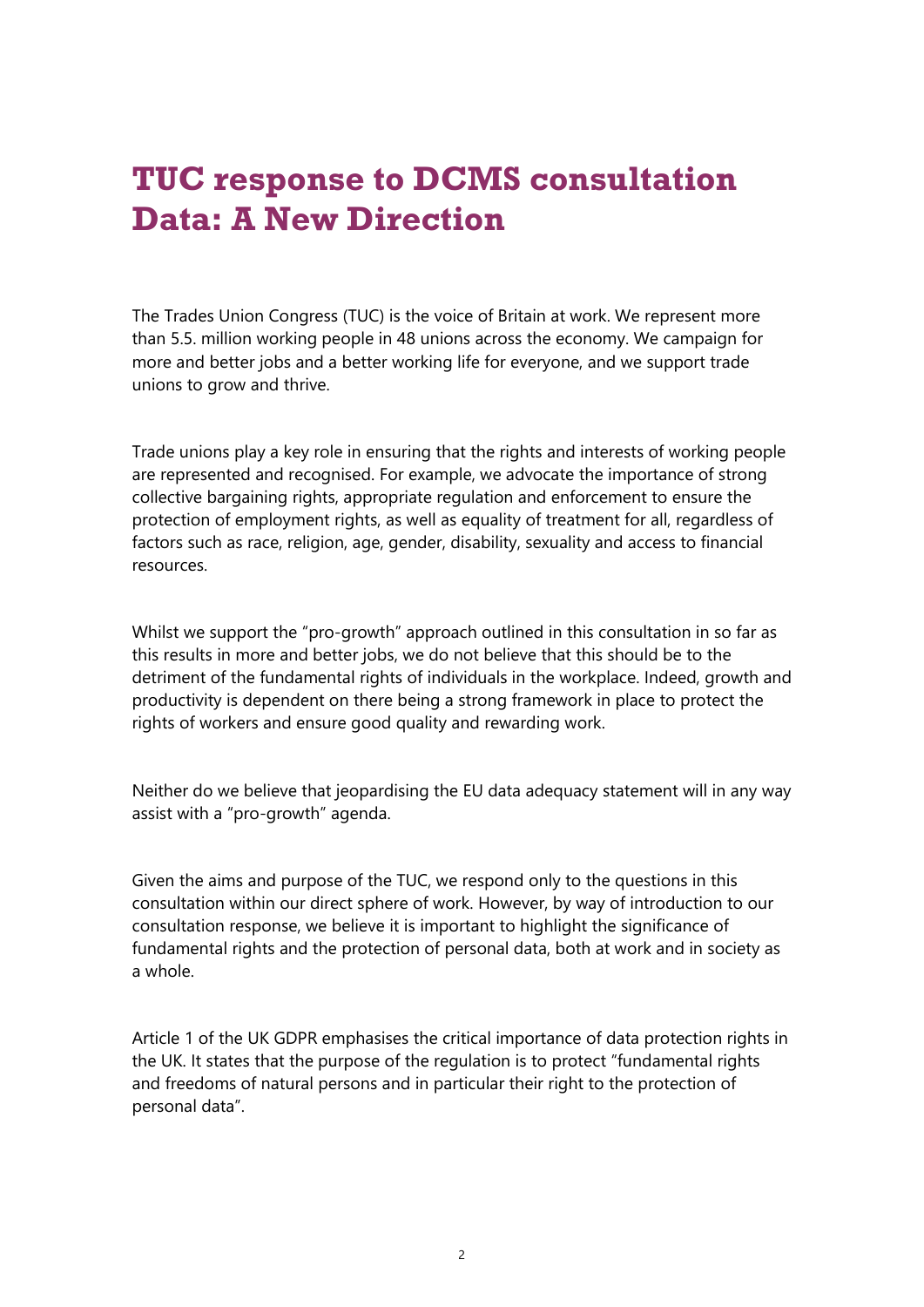This is of particular relevance in the workplace, where there is often a significant imbalance of power between worker and employer. This is reflected in the degree of knowledge and control exercised over personal data at work.

However, the importance of these protections for personal data also applies across many aspects of our society. For example, the imbalance of power over data is relevant in a consumer-commercial context, as much as in a worker-employer context.

Protection of personal data has important implications for the individual. For example, in relation to the right to privacy, transparency and accountability, equality, the ability to understand and challenge decisions, and the ability to realise the commercial power of data.

Existing data protection legislation in the UK is not perfect. But the UK GDPR provides important protections for individuals, as well as some mechanisms to redress in part the imbalance of power over data at work and elsewhere.

For example, the right to make a data subject access request without charge, and the application of data protection impact assessments, help to offset the imbalance of power at work.

For these reasons, and as outlined in further detail in this consultation response, we are strongly opposed in principle to any dilution or removal of existing rights of data subjects under the UK GDPR.

### **Chapter 1: reducing barriers to responsible innovation**

### **1.2 Research Purposes**

We have significant concerns about the relaxation of protections for personal data used for research purposes. For example, we would oppose any relaxation of existing rules that would enable the appropriation of health data from NHS patients without their express consent.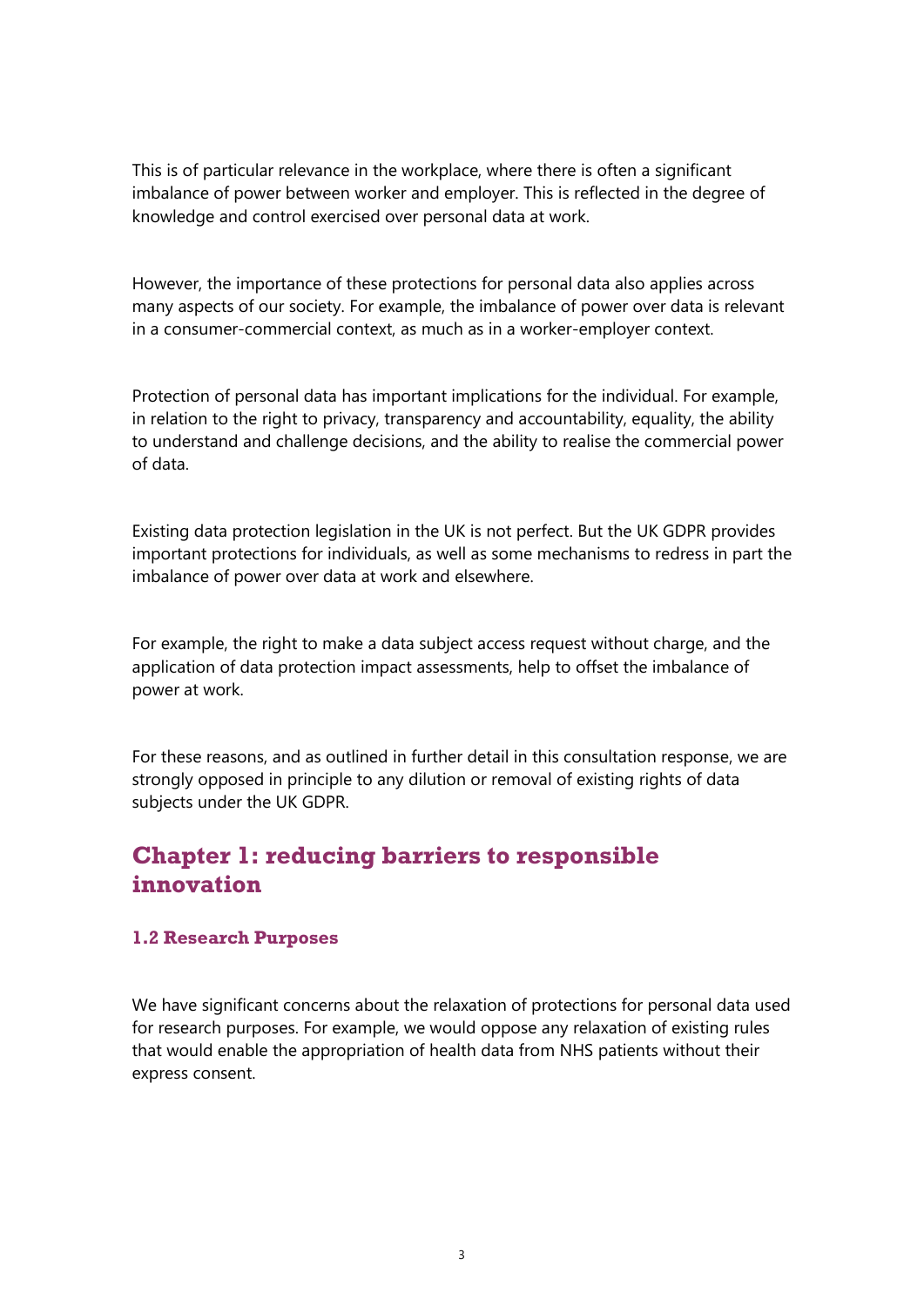*The government welcomes views on the following question:* 

*Q1.2.1. To what extent do you agree that consolidating and bringing together research-specific provisions will allow researchers to navigate the relevant law more easily? ○ Strongly agree ○ Somewhat agree ○ Neither agree nor disagree ○ Somewhat disagree ○ Strongly disagree Please explain your answer, and provide supporting evidence where possible* 

*The government welcomes views on the following questions:* 

*Q1.2.2. To what extent do you agree that creating a statutory definition of 'scientific research' would result in greater certainty for researchers? ○ Strongly agree ○ Somewhat agree ○ Neither agree nor disagree ○ Somewhat disagree ○ Strongly disagree Please explain your answer, and provide supporting evidence where possible.* 

*Q1.2.3. Is the definition of scientific research currently provided by Recital 159 of the UK GDPR ('technological development and demonstration, fundamental research, applied research and privately funded research') a suitable basis for a statutory definition? ○ Yes ○ No ○ Do not know Please explain your answer, providing supplementary or alternative definitions of 'scientific research' if applicable.* 

*The government welcomes views on the following questions:* 

*Q1.2.4. To what extent do you agree that identifying a lawful ground for personal data processing for research processes creates barriers for researchers? ○ Strongly agree ○ Somewhat agree ○ Neither agree nor disagree ○ Somewhat disagree ○ Strongly disagree Please explain your answer, and provide supporting evidence where possible, including by describing the nature and extent of the challenges.* 

*Q1.2.5. To what extent do you agree that clarifying that university research projects can rely on tasks in the public interest (Article 6(1)(e) of the UK GDPR) as a lawful ground would support researchers to select the best lawful ground for processing personal data? ○ Strongly agree ○ Somewhat agree ○ Neither agree nor disagree ○ Somewhat disagree ○ Strongly disagree Please explain your answer, and provide supporting evidence where possible.* 

*Q1.2.6. To what extent do you agree that creating a new, separate lawful ground for research (subject to suitable safeguards) would support researchers to select the best lawful ground for processing personal data? ○ Strongly agree ○ Somewhat agree ○ Neither agree nor disagree ○ Somewhat disagree ○ Strongly disagree Please explain your answer, and provide supporting evidence where possible.* 

*Q1.2.7. What safeguards should be built into a legal ground for research?*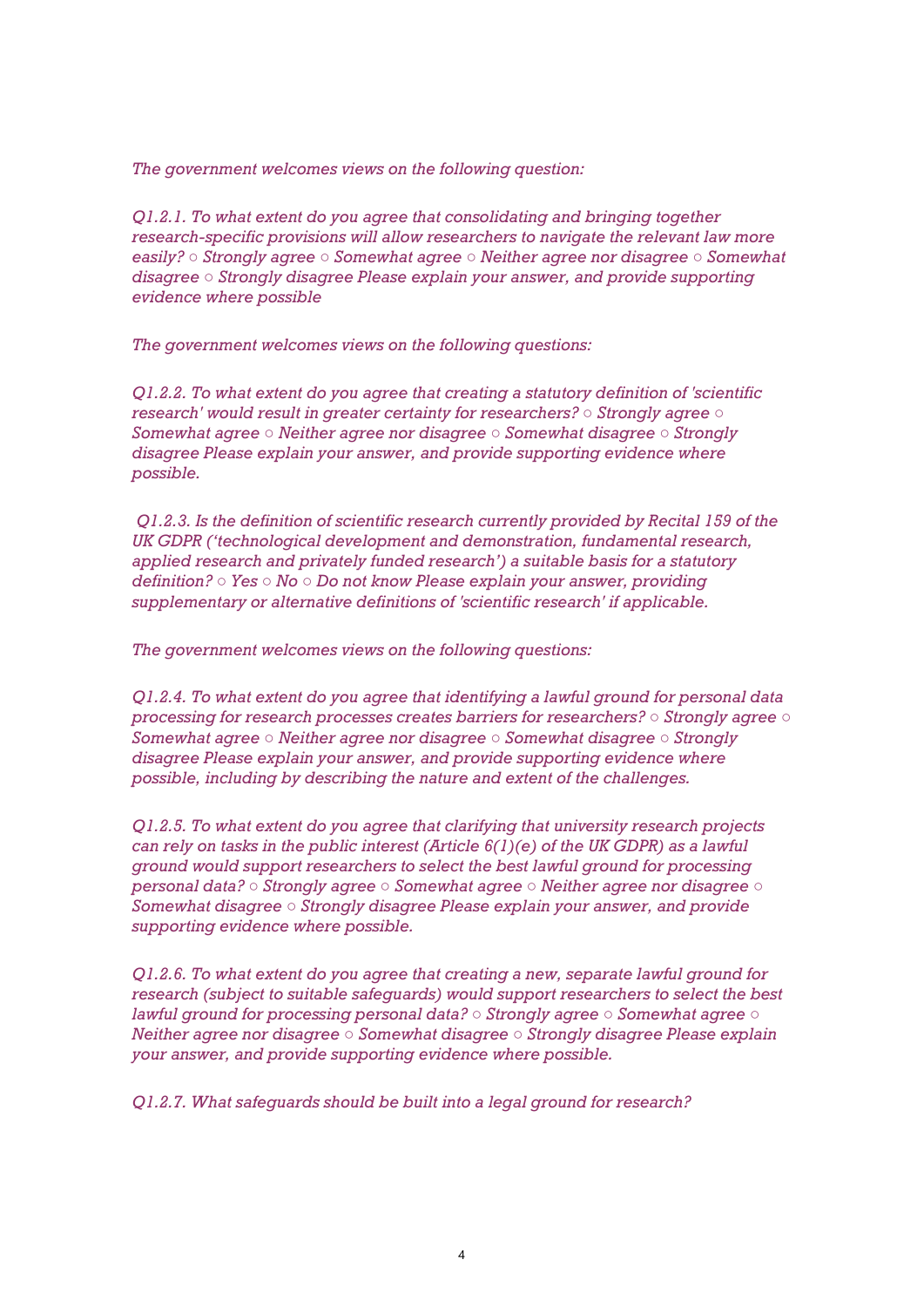*Q1.2.8. To what extent do you agree that it would benefit researchers to clarify that data subjects should be allowed to give their consent to broader areas of scientific research when it is not possible to fully identify the purpose of personal data processing at the time of data collection? ○ Strongly agree ○ Somewhat agree ○ Neither agree nor disagree ○ Somewhat disagree ○ Strongly disagree Please explain your answer, and provide supporting evidence where possible.* 

*Q1.2.9. To what extent do you agree that researchers would benefit from clarity that further processing for research purposes is both (i) compatible with the original purpose and (ii) lawful under Article 6(1) of the UK GDPR? ○ Strongly agree ○ Somewhat agree ○ Neither agree nor disagree ○ Somewhat disagree ○ Strongly disagree Please explain your answer, and provide supporting evidence where possible.* 

*Q1.2.10. To what extent do you agree with the proposals to disapply the current requirement for controllers who collected personal data directly from the data subject to provide further information to the data subject prior to any further processing, but only where that further processing is for a research purpose and it where it would require a disproportionate effort to do so? ○ Strongly agree ○ Somewhat agree ○ Neither agree nor disagree ○ Somewhat disagree ○ Strongly disagree Please explain your answer, and provide supporting evidence where possible.* 

*Q1.2.11. What, if any, additional safeguards should be considered as part of this exemption?* 

### **1.3 Further Processing**

### **Re-use of data for research and innovation**

We are not responding to this section in full, but take this opportunity to highlight concerns expressed by our affiliate unions regarding the repurposing of data by employers.

Unions are concerned that employers collect data for a specified purpose, then later seek to use it for an alternative purpose. This is potentially in breach of one of the core principles of the UK GDPR. We refer to our response to the ICOs recent consultation on its employment practices code for more detail (link below).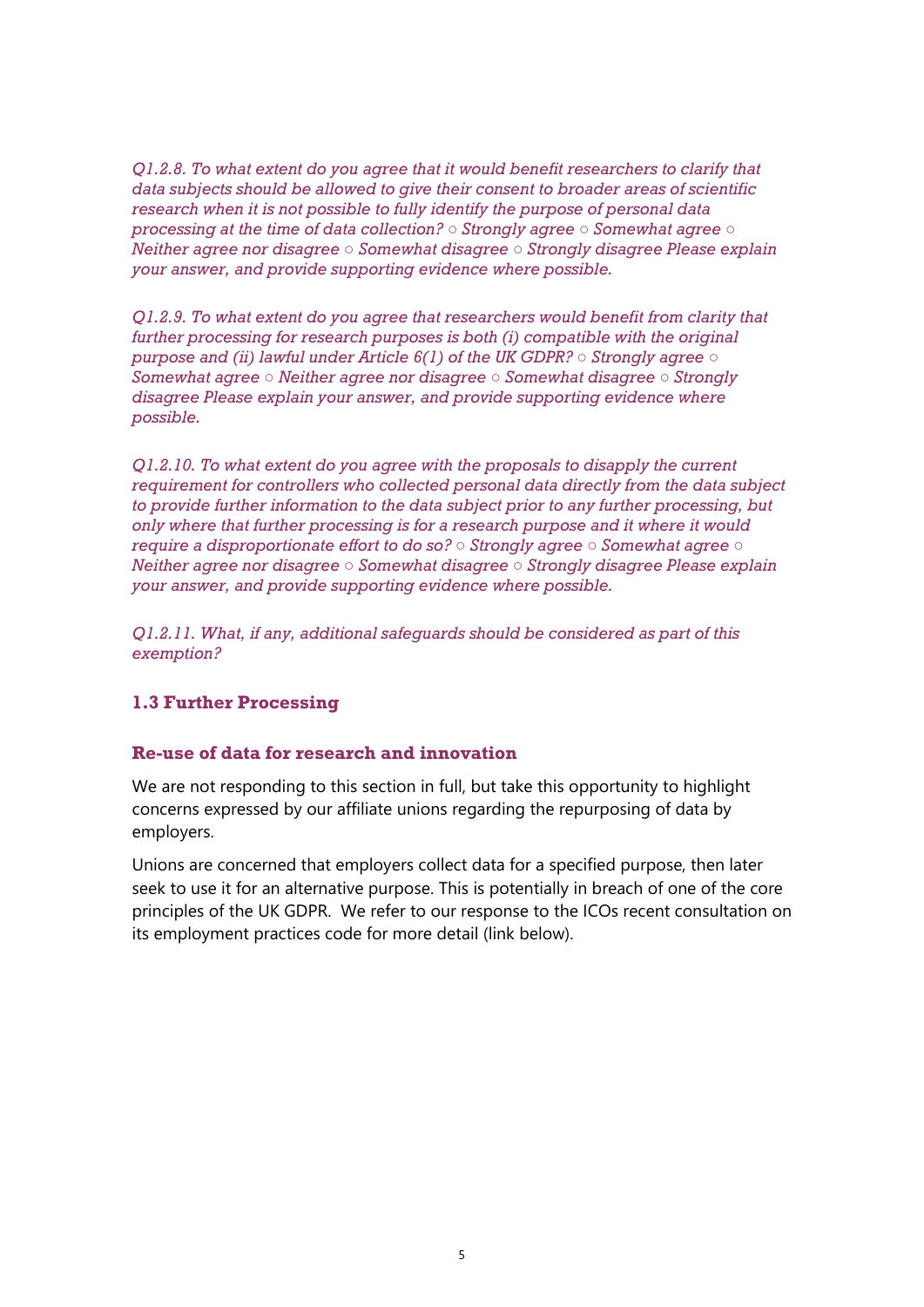*Q1.3.1. To what extent do you agree that the provisions in Article 6(4) of the UK GDPR on further processing can cause confusion when determining what is lawful, including on the application of the elements in the compatibility test? ○ Strongly agree ○ Somewhat agree ○ Neither agree nor disagree ○ Somewhat disagree ○ Strongly disagree 20 Please explain your answer, and provide supporting evidence where possible.* 

*Q1.3.2. To what extent do you agree that the government should seek to clarify in the legislative text itself that further processing may be lawful when it is a) compatible or b) incompatible but based on a law that safeguards an important public interest? ○ Strongly agree ○ Somewhat agree ○ Neither agree nor disagree ○ Somewhat disagree ○ Strongly disagree Please explain your answer and provide supporting evidence where possible, including on: ○ What risks and benefits you envisage ○ What limitations or safeguards should be considered* 

*Q1.3.3. To what extent do you agree that the government should seek to clarify when further processing can be undertaken by a controller different from the original controller? ○ Strongly agree ○ Somewhat agree ○ Neither agree nor disagree ○ Somewhat disagree ○ Strongly disagree Please explain your answer and provide supporting evidence where possible, including on: ○ How you envisage clarifying when further processing can take place ○ How you envisage clarifying the distinction between further processing and new processing ○ What risks and benefits you envisage ○ What limitations or safeguards should be considered* 

*Q1.3.4 To what extent do you agree that the government should seek to clarify when further processing may occur, when the original lawful ground was consent? ○ Strongly agree ○ Somewhat agree ○ Neither agree nor disagree ○ Somewhat disagree ○ Strongly disagree Please explain your answer and provide supporting evidence where possible, including on: ○ How you envisage clarifying when further processing can take place ○ How you envisage clarifying the distinction between further processing and new processing ○ What risks and benefits you envisage ○ What limitations or safeguards should be considered* 

### **1.4 Legitimate Interests**

*The government welcomes views on the following questions:* 

*Q1.4.1. To what extent do you agree with the proposal to create a limited, exhaustive list of legitimate interests for which organisations can use personal data without applying the balancing test? ○ Strongly agree ○ Somewhat agree ○ Neither agree nor disagree ○ Somewhat disagree ○ Strongly disagree Please explain your answer, and provide supporting evidence where possible.* 

#### *Legitimate interests*

We agree that the "legitimate interests" test requires clarification.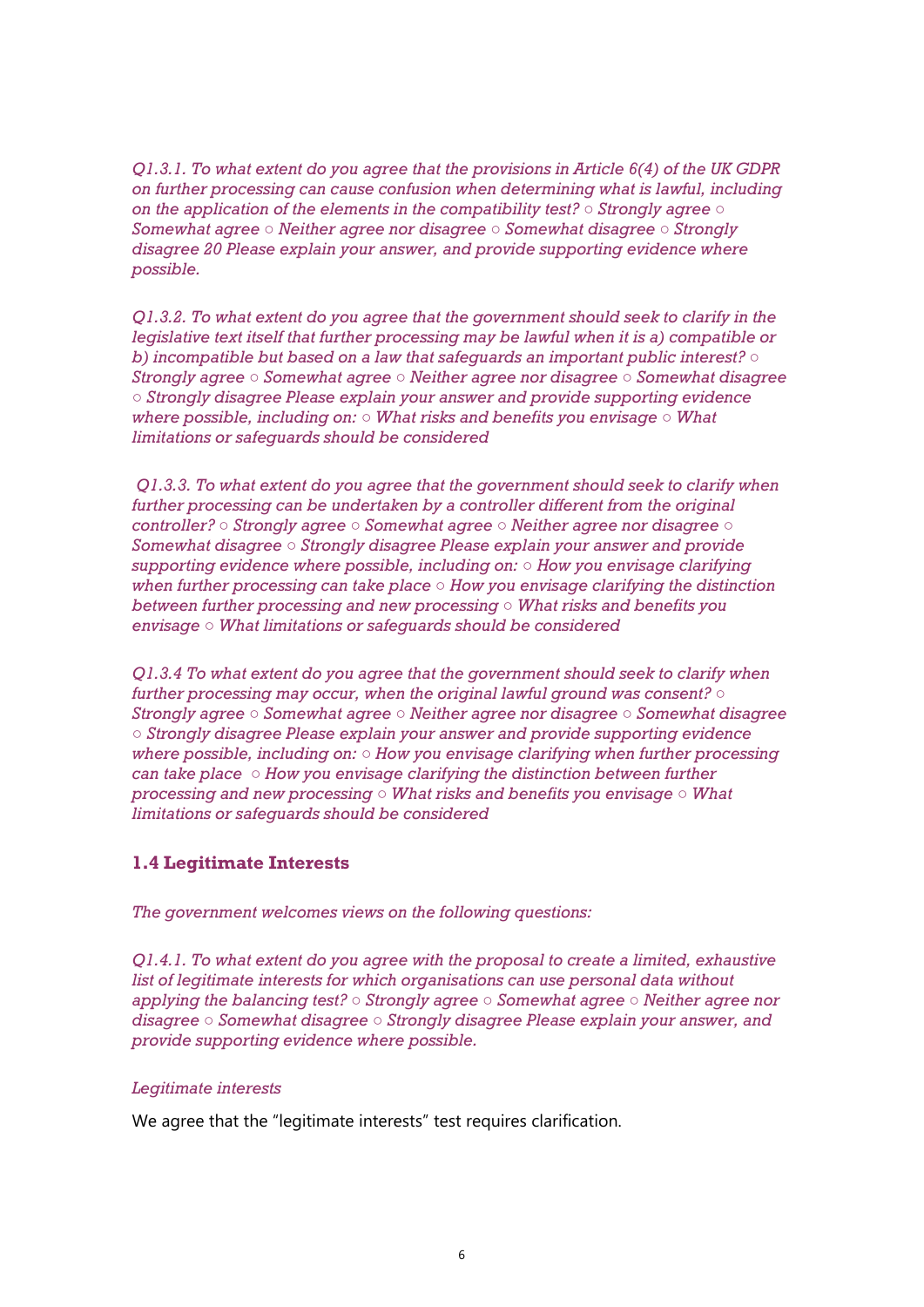Our key concern is that the "legitimate interests" category should not be used as a "catch-all" provision for data processing in the employment relationship.

We are strongly of the view that the legitimate interests ground needs to be very carefully defined. Any further definition must clarify that data processing in the employment relationship is not necessarily a "legitimate interest".

However, this would be better achieved through statutory guidance from the ICO (in consultation with trade unions, civil society groups and other stakeholders) than through a defined list with no balancing test.

Statutory guidance could provide illustrative examples and case studies which would assist in the same way as the proposal for a defined list. But it would also allow for protection where the interests of the individual were at risk.

We consider the balancing test taking into account the rights of individuals to be a crucial element of the legitimate interests ground for lawful processing.

The protection afforded individuals as part of this balancing exercise is of the utmost importance where there may be an imbalance of power between data controller and data subject, as is the case in the workplace.

### *The other lawful grounds*

We believe that further clarification by way of additional guidance from the ICO is also required in relation to the other lawful grounds for processing in Article 6.

The protections against potentially harmful forms of data processing offered by the limits set by Article 6 are of potentially of great value and protection to workers, especially in relation to the use of new technologies and highly intrusive forms of surveillance and monitoring.

However, in the absence of guidance and a developed body of case law, there is currently considerable uncertainty over the meaning of Article 6 (1) (b) which sets out that a potentially lawful basis for data processing is when it is "necessary" for the performance of the employment contract.

There is also uncertainty over what type of processing taking place within the context of the employment relationship would fall under the ambit of Art 6 (1)(b), or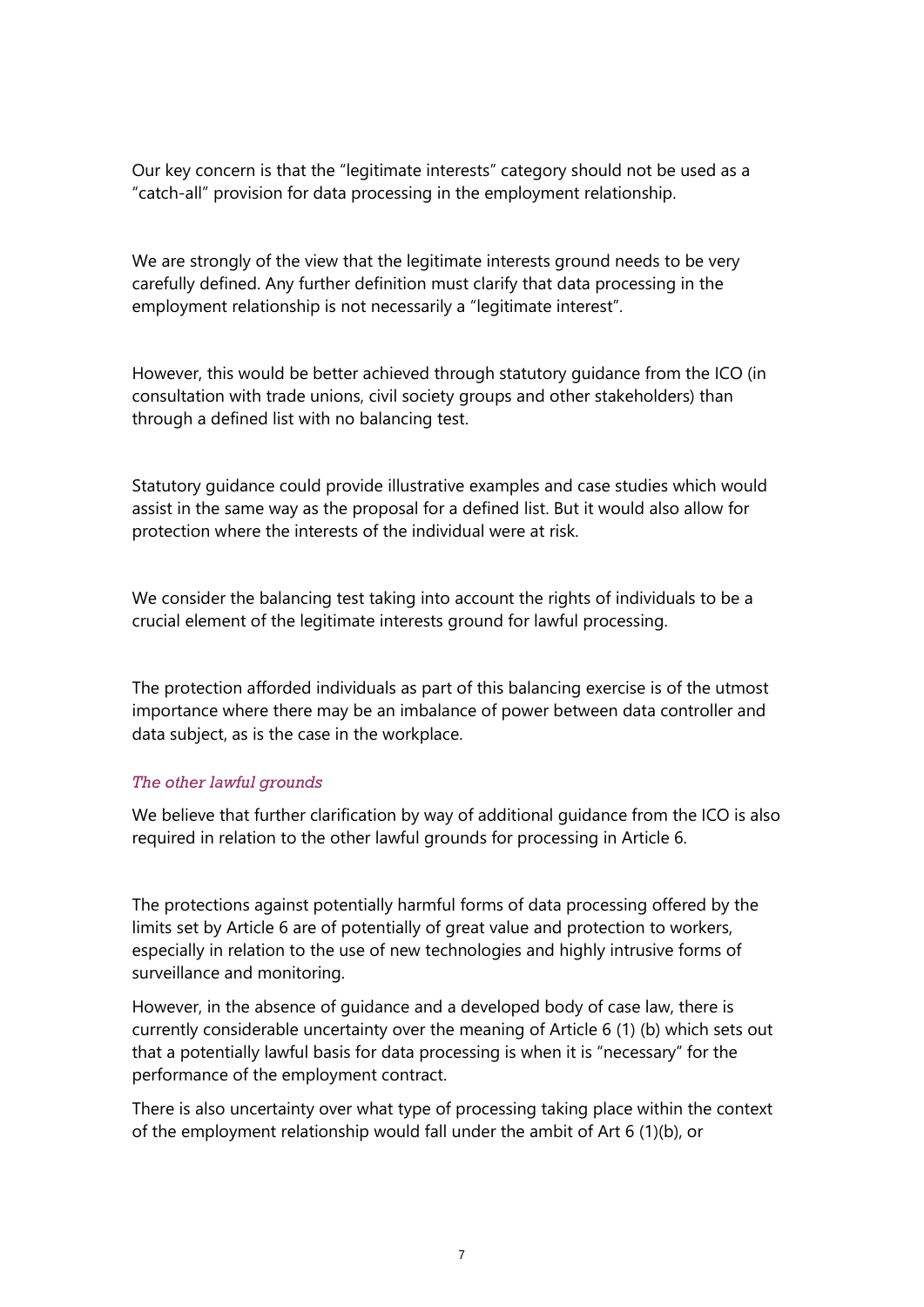alternatively Art (6) (1) (f). There is no guidance on the potential overlap between the two categories.

In this state of uncertainty, the current position is that there is a risk that employers will seek to argue that any processing at all, no matter how harmful, is "necessary" to the employment relationship, or falls into the "legitimate interests" category.

### *Art 6 as gatekeeper to Arts 21 and 22*

An additional reason for the urgency to clarifying the Article 6 lawful grounds as above, is that the protections afforded under Articles 21 and 22 are only activated where data processing is undertaken in accordance with Art 6 (1) (f), but not when undertaken in accordance with Art 6 (1)(b). This is of considerable significance to workers who may otherwise benefit from these provisions and are being subject to ADM.

### *Consent*

There is also a need for clarifying guidance on the operation of consent as a ground for lawful processing. We set out our views on this in our response to the ICO's consultation on their employment practices code. We believe the new code should set out how, in most cases, an employee will be unable to give valid consent to data processing because of the power imbalance in the employment relationship.

In effect, many employees will feel coerced into agreeing that the employer can collect and use their data, because they fear losing their employment if they do not do so. The code should set out that consent is only a valid basis for lawful processing where it is unambiguous, freely given, specific and informed. The code should also highlight that employees have a right to withdraw consent.

*Q1.4.2. To what extent do you agree with the suggested list of activities where the legitimate interests balancing test would not be required? ○ Strongly agree ○ Somewhat agree ○ Neither agree nor disagree ○ Somewhat disagree ○ Strongly disagree Please explain your answer, indicating whether and why you would remove any activities listed above or add further activities to this list.* 

We strongly disagree with most of the listed activities in the absence of a balancing test.

Several of the suggested activities are almost certainly already addressed by the existing grounds for processing. For example, reporting of criminal acts is likely to be necessary to comply with a legal requirement.

All of the listed interests, save for the one relating to detection of bias, represent the interests of business or organisations. In the absence of a balancing exercise with individual rights, we consider this to be an approach strongly and unfairly weighted against the protection of the rights of the individual, including workers.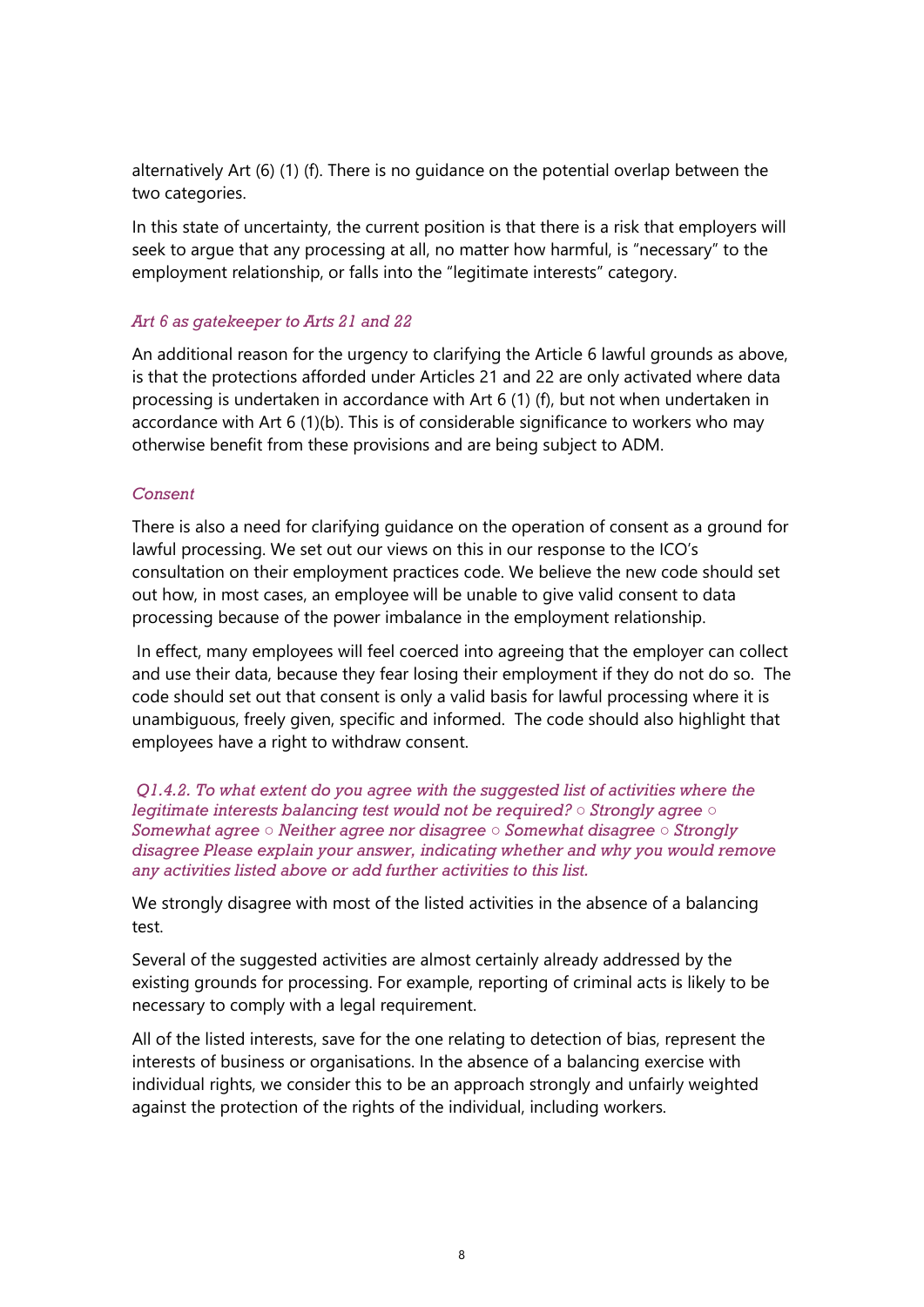We do support in principle the monitoring of AI systems to detect bias and discrimination, provided that appropriate protections are in place in relation to the personal data of individual data subjects. This is of particular importance where sensitive personal data is involved.

### *Q1.4.3. What, if any, additional safeguards do you think would need to be put in place?*

As outlined above, we do not agree with the removal of the balancing test as this is an important safeguard.

*Q1.4.4. To what extent do you agree that the legitimate interests balancing test should be maintained for children's data, irrespective of whether the data is being processed for one of the listed activities? ○ Strongly agree ○ Somewhat agree ○ Neither agree nor disagree ○ Somewhat disagree ○ Strongly disagree Please explain your answer, and provide supporting evidence where possible.* 

We strongly agree the balancing test should be maintained for all data subjects.

### **1.5 AI and Machine Learning**

### **Fairness in an AI context**

*The government welcomes views on the following questions:* 

*Q1.5.1. To what extent do you agree that the current legal obligations with regards to fairness are clear when developing or deploying an AI system? ○ Strongly agree ○ Somewhat agree ○ Neither agree nor disagree ○ Somewhat disagree ○ Strongly disagree Please explain your answer, and provide supporting evidence where possible.* 

We strongly disagree.

The use of AI-powered technologies in the workplace and the fairness of their operation (whether this is in terms of discrimination, or other forms of unfairness) is relevant to many different areas of law. For example, equality, data protection, human rights, health and safety, consumer law, standardisation and intellectual property.

It is crucial that the applicable areas of the law work together in a consistent way. At the moment this is not the case. See answer to 1.5.2.

Legal obligations relating to fairness must apply all the way down the AI-value chain. Therefore, there should be provision for all parties in the values chain from development to implementation of AI and ADM at work to be potentially liable for discrimination subject to a reasonable steps defence.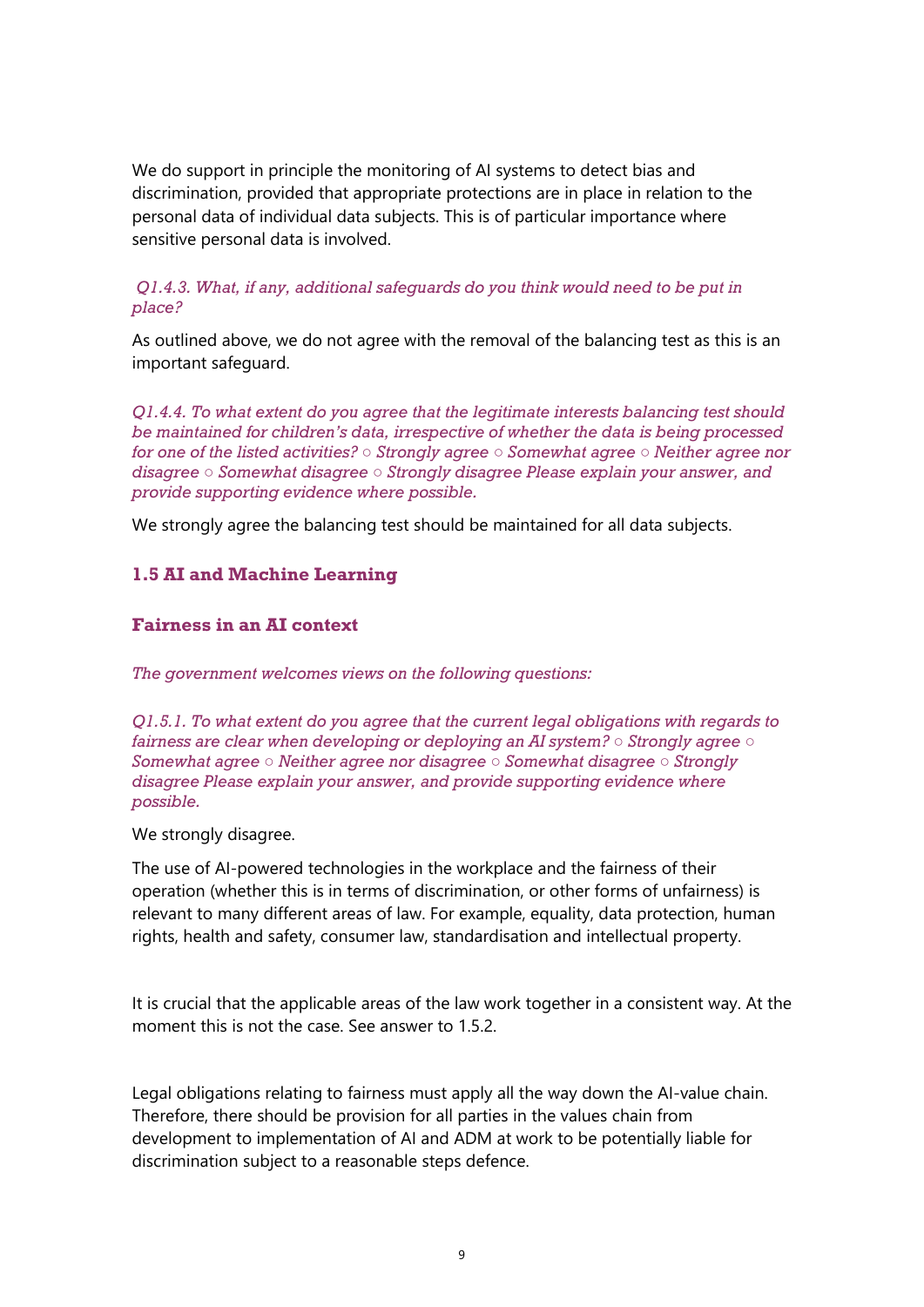It is also important for workers to be protected against any form of detrimental treatment, including dismissal, as a result of the processing of inaccurate data. One way of addressing this would be to amend the Employment Rights Act (ERA) 1996 and insert a new cause of action to protect workers from any detriment caused by inaccurate processing or a data breach.

We refer you to our research report Technology Managing People- the Worker Experience which provides examples of the many forms of unfairness experienced by workers as a result of the use of AI to make decisions about them at work (https://www.tuc.org.uk/sites/default/files/2020-

11/Technology\_Managing\_People\_Report\_2020\_AW\_Optimised.pdf).

*Q1.5.2. To what extent do you agree that the application of the concept of fairness within the data protection regime in relation to AI systems is currently unclear? ○ Strongly agree ○ Somewhat agree ○ Neither agree nor disagree ○ Somewhat disagree ○ Strongly disagree Please explain your answer, and provide supporting evidence where possible* 

The UK's data protection regime should be amended to state that discriminatory data processing is always unlawful.

Currently, the UK GDPR does not provide for a principle of non-discrimination. In light of the well-publicised dangers of discriminatory algorithms operating in the employment context, this should be resolved as a matter of urgency.

There should be specific cross-reference in the UK GDPR to discrimination as defined under the Equality Act 2010, and a clear statement that where there is any data processing that is discriminatory as defined under the Equality Act, this will be unlawful, without exception.

*Q1.5.3. What legislative regimes and associated regulators should play a role in substantive assessments of fairness, especially of outcomes, in the AI context? Please explain your response.* 

#### *Joint statutory guidance*

There is an urgent need for joint statutory guidance on the steps that should be taken to avoid discrimination in consequence of the use of new technologies. This should be developed between the Equality and Human Rights Commission (EHRC), the Centre for Data Ethics and Innovation (CDEI), the Advisory conciliation and Arbitration Service (ACAS), the Confederation of British Industry (CBI) and the TUC and should give practical examples of how discrimination can take place when AI and ADM is operating in employment.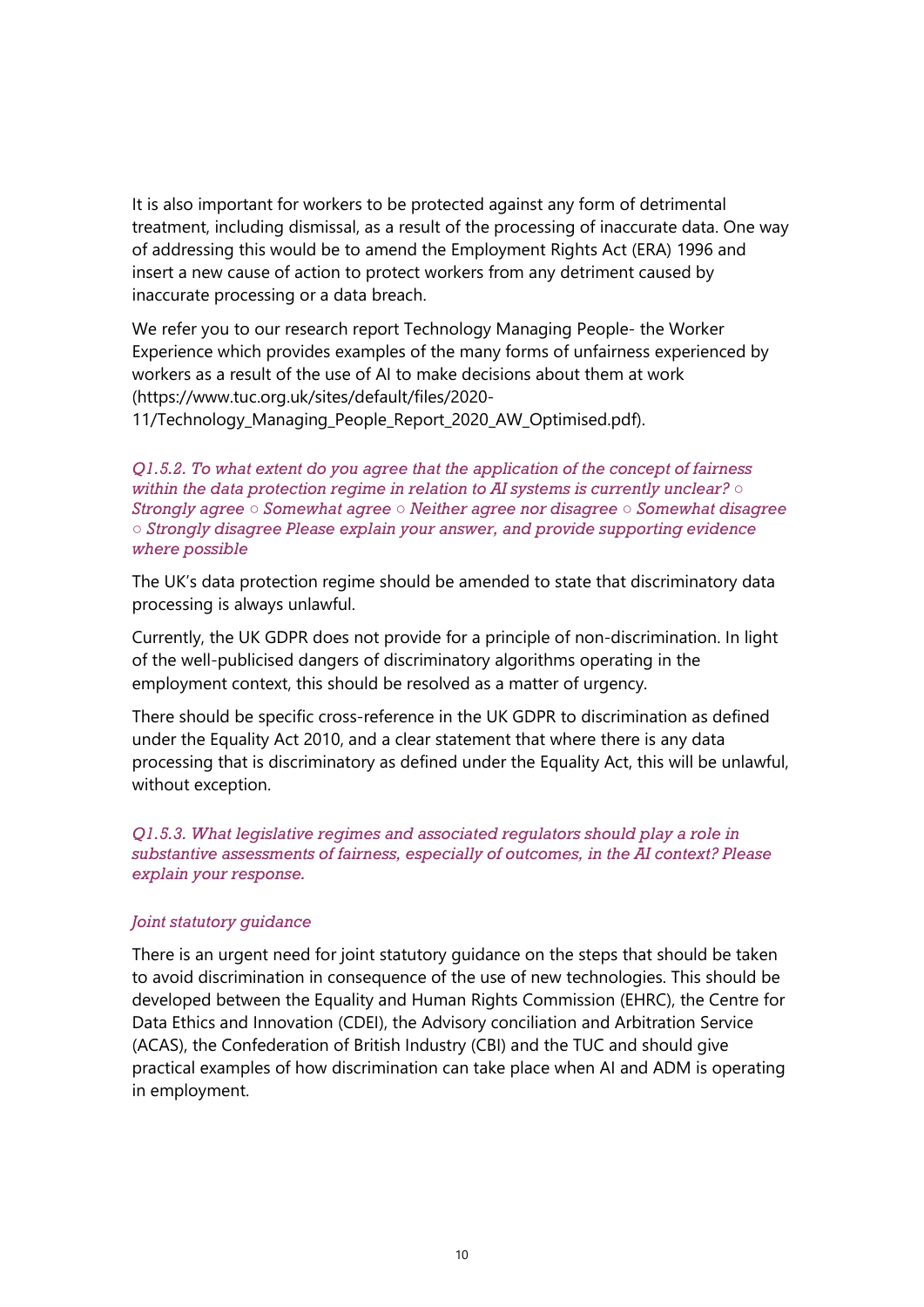### *Data and Equality Impact Assessments*

Data protection impact assessments and equality impact assessments are key measures of fairness in the AI context. Equality Impact Audits in the workplace should be made mandatory as part of the Data Protection Impact Assessment process and made accessible to workers, and their representatives.

Our affiliate unions say that DPIAs do not as a matter of course include an assessment of whether or not discrimination is taking place. We suggest that guidance state that it is obligatory to carry out an EIA as part of a DPIA and that these should be accessible by applicants, workers, employees and representatives.

### *Regulators*

The EHRC, CDEI, the HSE, ACAS, all have an important role to play in assessments of fairness. For the range of negative implications for workers as a result of the use of AI at work, please see the TUC's Technology Managing People – the Worker Experience. This illustrates the equalities, health and safety, human rights and other employment rights implications.

### *Legislation and courts*

Employment law is very relevant to assessment of fairness. This includes equalities law, human rights law, the law of unfair dismissal, contractual law, health and safety law, as well as data protection law. We refer you to the TUC's report commissioned from AI Law, Technology Managing People – the Legal Implications, for further detail on the applicable legislative framework in an employment context.

The Employment Tribunal therefore has a key role to play in assessment of fairness and enforcement of these rights.

*Q1.5.4. To what extent do you agree that the development of a substantive concept of outcome fairness in the data protection regime - that is independent of or supplementary to the operation of other legislation regulating areas within the ambit of fairness - poses risks? ○ Strongly agree ○ Somewhat agree ○ Neither agree nor disagree 32 ○ Somewhat disagree ○ Strongly disagree Please explain your answer, and provide supporting evidence where possible, including on the risks.* 

Please see our response to 1.5.2 and the importance of consistent definitions relating to fairness across the relevant legislation.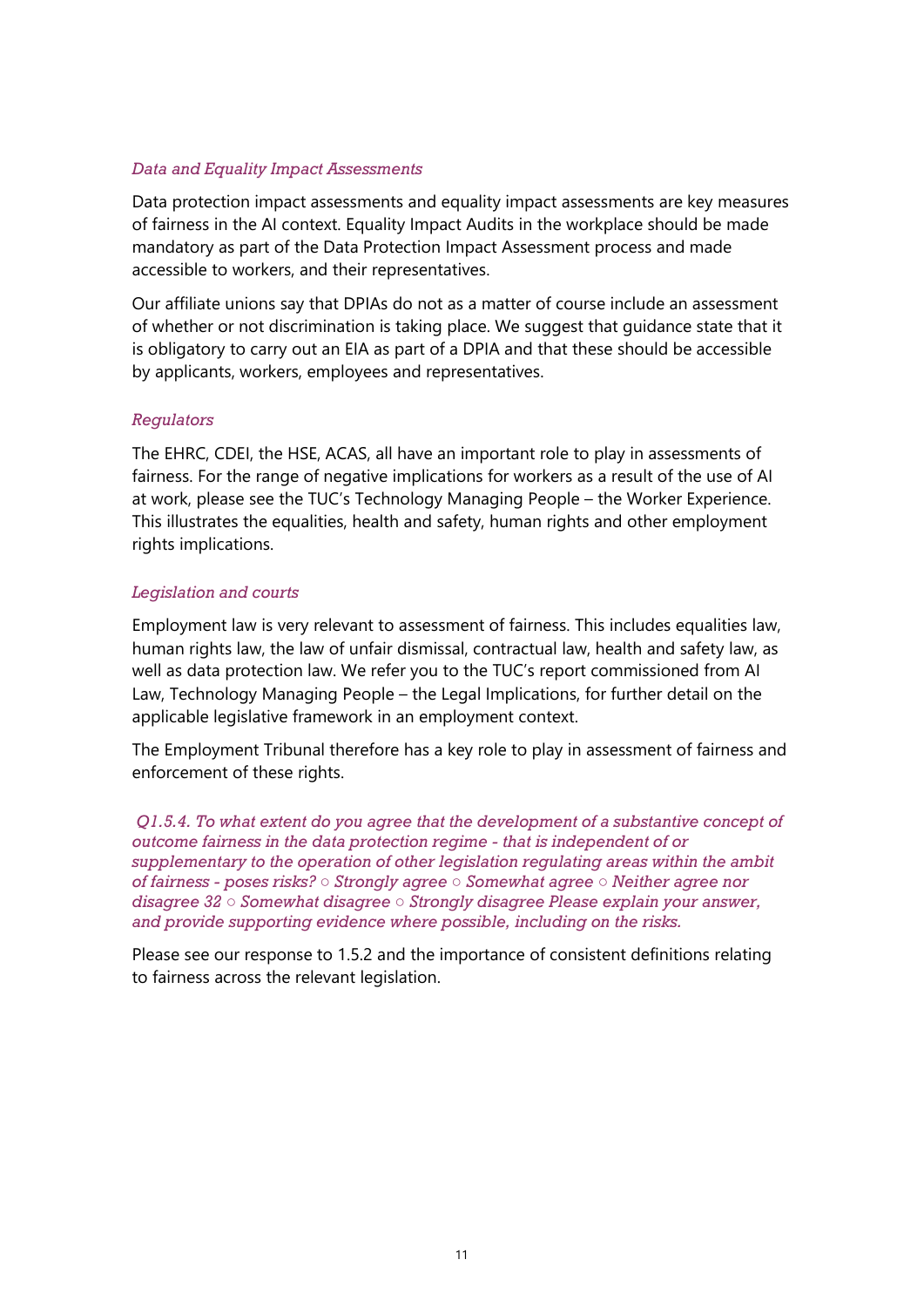### **Building trustworthy AI systems**

*The government welcomes views on the following questions:* 

*Q1.5.5. To what extent do you agree that the government should permit organisations to use personal data more freely, subject to appropriate safeguards, for the purpose of training and testing AI responsibly? ○ Strongly agree ○ Somewhat agree ○ Neither agree nor disagree ○ Somewhat disagree ○ Strongly disagree 33 Please explain your answer, and provide supporting evidence where possible, including which safeguards should be in place.* 

As many of the current safeguards for data subjects are either inadequate, unclear or under-used, it would not be appropriate to further relax protections of personal data.

*Q1.5.6. When developing and deploying AI, do you experience issues with identifying an initial lawful ground? Please explain your answer, and provide supporting evidence where possible.* 

*Q1.5.7 When developing and deploying AI, do you experience issues with navigating re-use limitations in the current framework? Please explain your answer, and provide supporting evidence where possible.* 

*Q1.5.8 When developing and deploying AI, do you experience issues with navigating relevant research provisions? Please explain your answer, and provide supporting evidence where possible.* 

*Q1.5.9 When developing and deploying AI, do you experience issues in other areas that are not covered by the questions immediately above? Please explain your answer, and provide supporting evidence where possible.* 

### **Bias monitoring**

We wholeheartedly support measures for the detection of bias, but have serious concerns about the use of sensitive data (for example, on sexuality or gender) without consent.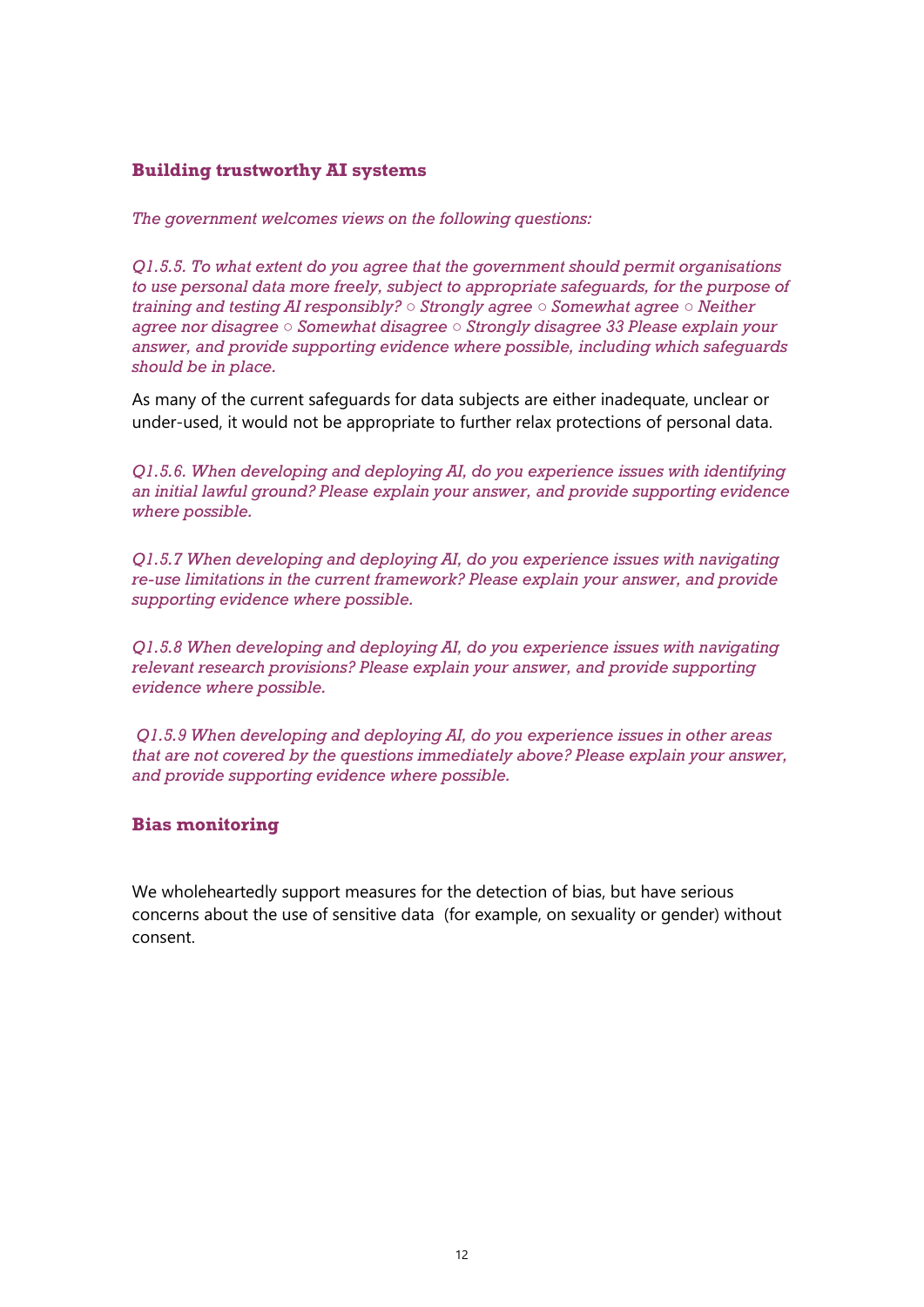*The government welcomes views on the following questions:* 

*Q1.5.10. To what extent do you agree with the proposal to make it explicit that the processing of personal data for the purpose of bias monitoring, detection and correction in relation to AI systems should be part of a limited, exhaustive list of legitimate interests that organisations can use personal data for without applying the balancing test? ○ Strongly agree ○ Somewhat agree ○ Neither agree nor disagree ○ Somewhat disagree ○ Strongly disagree Please explain your answer, and provide supporting evidence where possible, including on: ○ the key benefits or risks you envisage 37 ○ what you envisage the parameters of the processing activity should be* 

*Q1.5.11. To what extent do you agree that further legal clarity is needed on how sensitive personal data can be lawfully processed for the purpose of ensuring bias monitoring, detection and correction in relation to AI systems? ○ Strongly agree ○ Somewhat agree ○ Neither agree nor disagree ○ Somewhat disagree ○ Strongly disagree Please explain your answer, and provide supporting evidence where possible.* 

*Q1.5.12. To what extent do you agree with the proposal to create a new condition within Schedule 1 to the Data Protection Act 2018 to support the processing of sensitive personal data for the purpose of bias monitoring, detection and correction in relation to AI systems? ○ Strongly agree ○ Somewhat agree ○ Neither agree nor disagree ○ Somewhat disagree ○ Strongly disagree Please explain your answer, and provide supporting evidence where possible.* 

*Q1.5.13 What additional safeguards do you think would need to be put in place?* 

### **Automated decision-making and data rights**

*The government welcomes views on the following questions:* 

*Q1.5.14. To what extent do you agree with what the government is considering in relation to clarifying the limits and scope of what constitutes 'a decision based solely on automated processing' and 'produc[ing] legal effects concerning [a person] or similarly significant effects? ○ Strongly agree ○ Somewhat agree ○ Neither agree nor disagree ○ Somewhat disagree ○ Strongly disagree Please explain your answer, and provide supporting evidence where possible, including on: ○ The benefits and risks of clarifying the limits and scope of 'solely automated processing' ○ The benefits and risks of clarifying the limits and scope of 'similarly significant effects'* 

We agree that the operation of the exceptions to Articles 21 and 22, should be clarified to ensure that these Articles provide the greatest possible protection to individuals who are the subject of AI and ADM.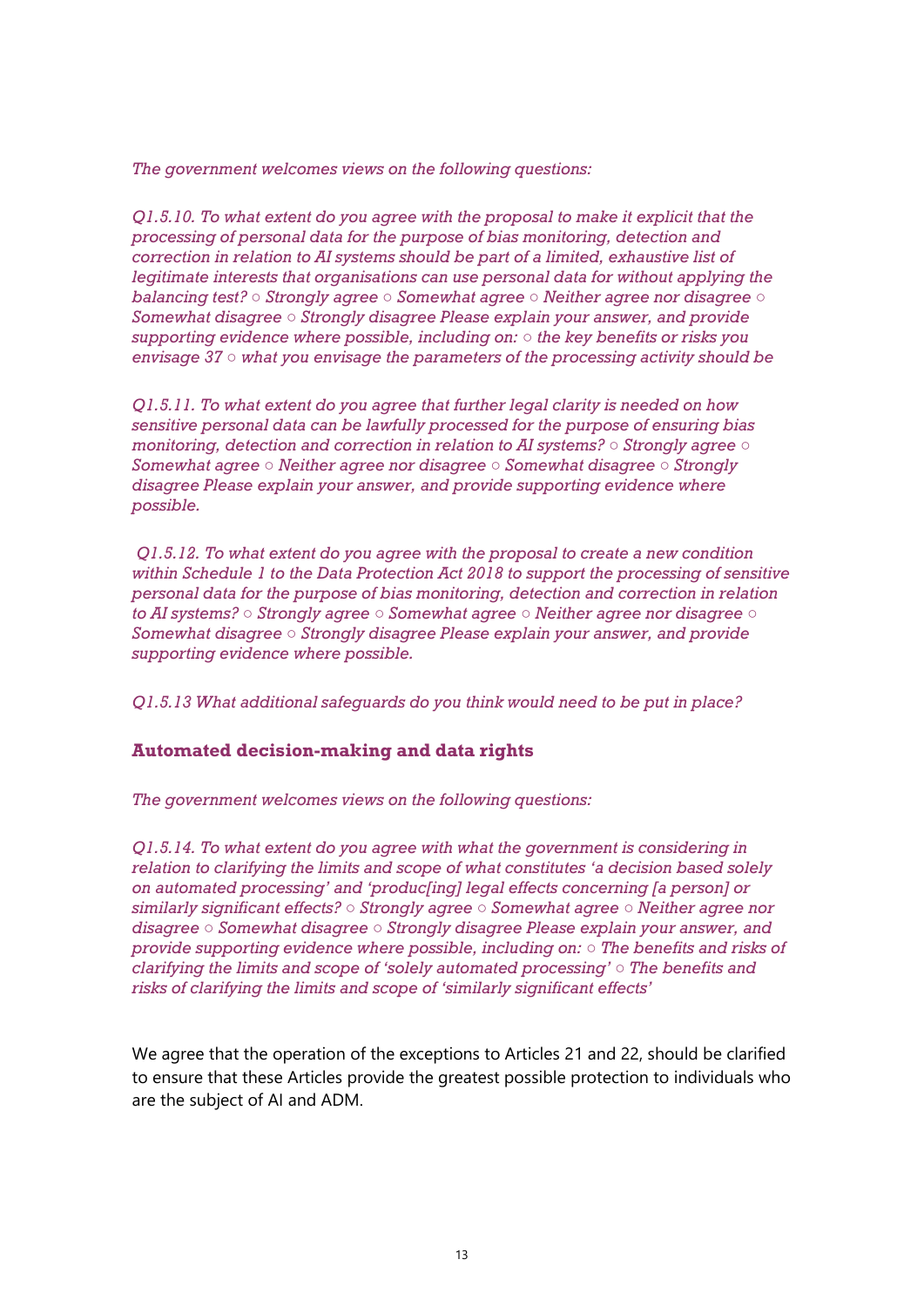We agree that at present, these rights are subject to inadequately defined exceptions which creates uncertainty around workers' rights. Workers should not be left so that their only option is to litigate to obtain clarity over the operation of these provisions.

We suggest that the appropriate solution is to ensure that the exceptions are properly defined with statutory guidance prepared in consultation with unions, other members of civil society and stakeholders.

We suggest that section 14 DPA is amended so that there is an entitlement to human review in relation to all decisions made in the workplace that are "high risk". This should also include a right to in-person engagement, to preserve the importance of human connection and one-to-one communication.

*Q1.5.15. Are there any alternatives you would consider to address the problem? ○ Yes ○ No ○ Don't know Please explain your answer, and provide supporting evidence where possible.* 

Yes, see above.

*Q1.5.16. To what extent do you agree with the following statement: 'In the expectation of more widespread adoption of automated decision-making, Article 22 is (i) sufficiently future-proofed, so as to be practical and proportionate, whilst (ii) retaining meaningful safeguards'? ○ Strongly agree ○ Somewhat agree ○ Neither agree nor disagree ○ Somewhat disagree ○ Strongly disagree Please explain your answer, and provide supporting evidence where possible, on both elements of this question, providing suggestions for change where relevant*

See response to 1.5.14

In addition, we believe the qualifications to Art 22 currently stand in the way of workers gaining access to adequate and meaningful information about exactly how AI and ADM is operating.

As explained in our legal report, Technology Managing People – the Legal Implications, "There is a requirement within the UK GDPR in Articles  $13(2)(f)$ ,  $14(2)(g)$  and  $15(1)(h)$  to provide information to data subjects about "the existence of automated decisionmaking, including profiling". But there is an obligation to provide "meaningful information about the logic involved, as well as the envisaged consequences of such processing for the data subject" only where the decision making falls into Article 22.

As is plain from the text of Article 22, it is heavily qualified such that the obligation to provide "meaningful information about the logic involved" does not arise where, for example, there is human involvement in the decision-making (i.e., it is not automated) or the processing is necessary for the performance of the employment contract.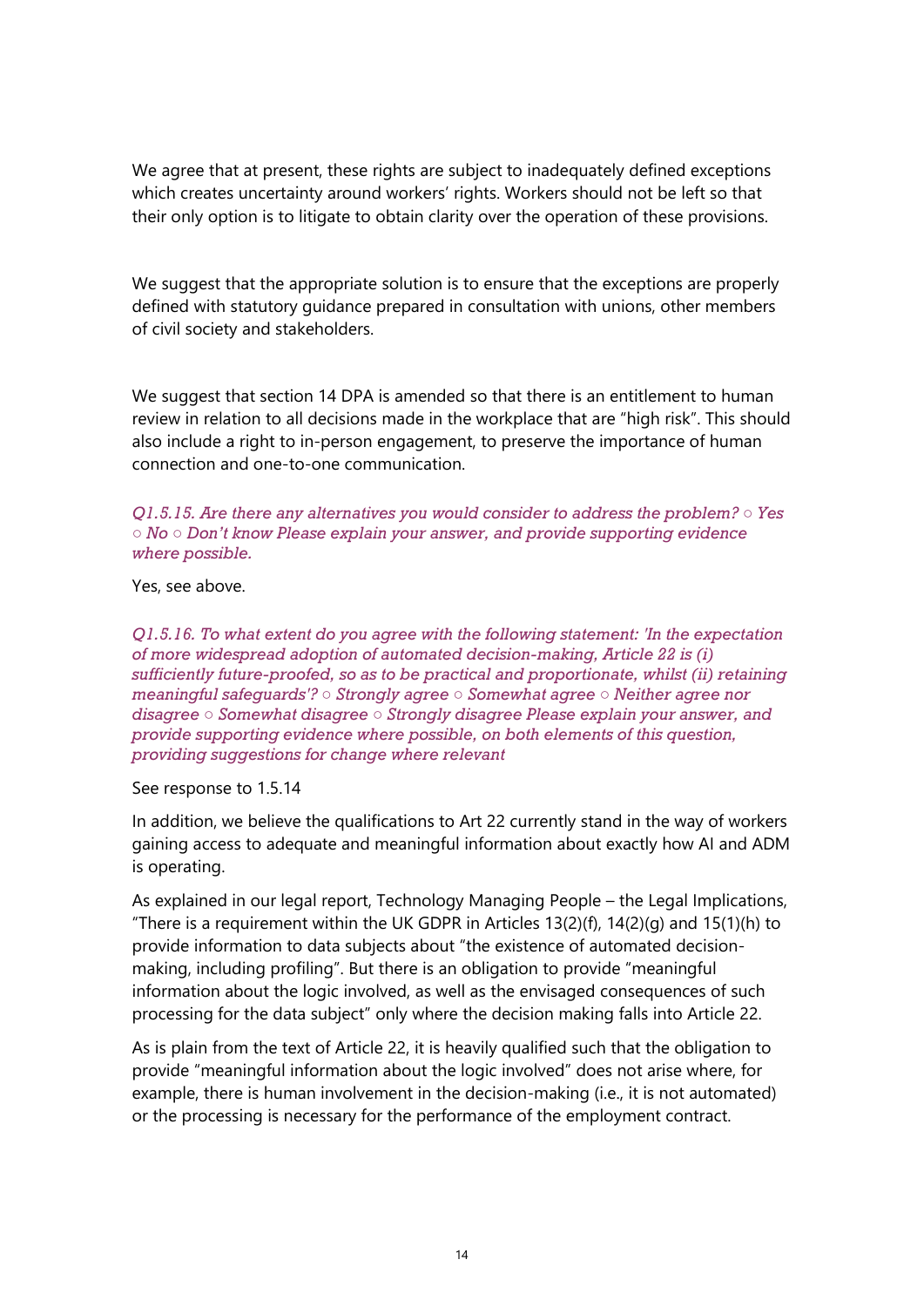In our view, this qualified right to meaningful information in the context of the employment relationship is inadequate where there is a risk, for example, of discrimination arising from processing.

Moreover, there is nothing in the UK GDPR that requires a personalised as opposed to generic description of the logic which is to be provided. It can readily be seen that this type of "high level" generic description of the logic used by an algorithm in a work setting – which might drive crucial decisions such as whether someone is disciplined or dismissed – is simply inadequate. Employees could lose their jobs, be disciplined or have pay determined by reference to decisions that they can never really understand.

The only way for individuals to obtain the information they need may be to start litigation. "

In the circumstances, we propose:

- the amendment of UK data protection legislation to enact a universal right to explainability in relation to "high risk" AI or ADM systems in the workplace with a right to ask for a personalised explanation along with a readily accessible means of understanding when these systems will be used
- a new obligation on employers to disclose in the Sec 1 ERA 96 statement of particulars information about how AI/ADM is being used in the workplace in a "high risk" manner
- that employers be obliged to maintain a register that contains this information and to update this regularly. This should be accessible to workers, and job applicants, including those posted to sites controlled by organisations other than the employer.

We also refer you to the TUC's response to the ICO's recent consultation on its employment practices code (see link below) in which we make proposals for how the Code could be used to provide further clarification on the operation on Arts 21 and 22.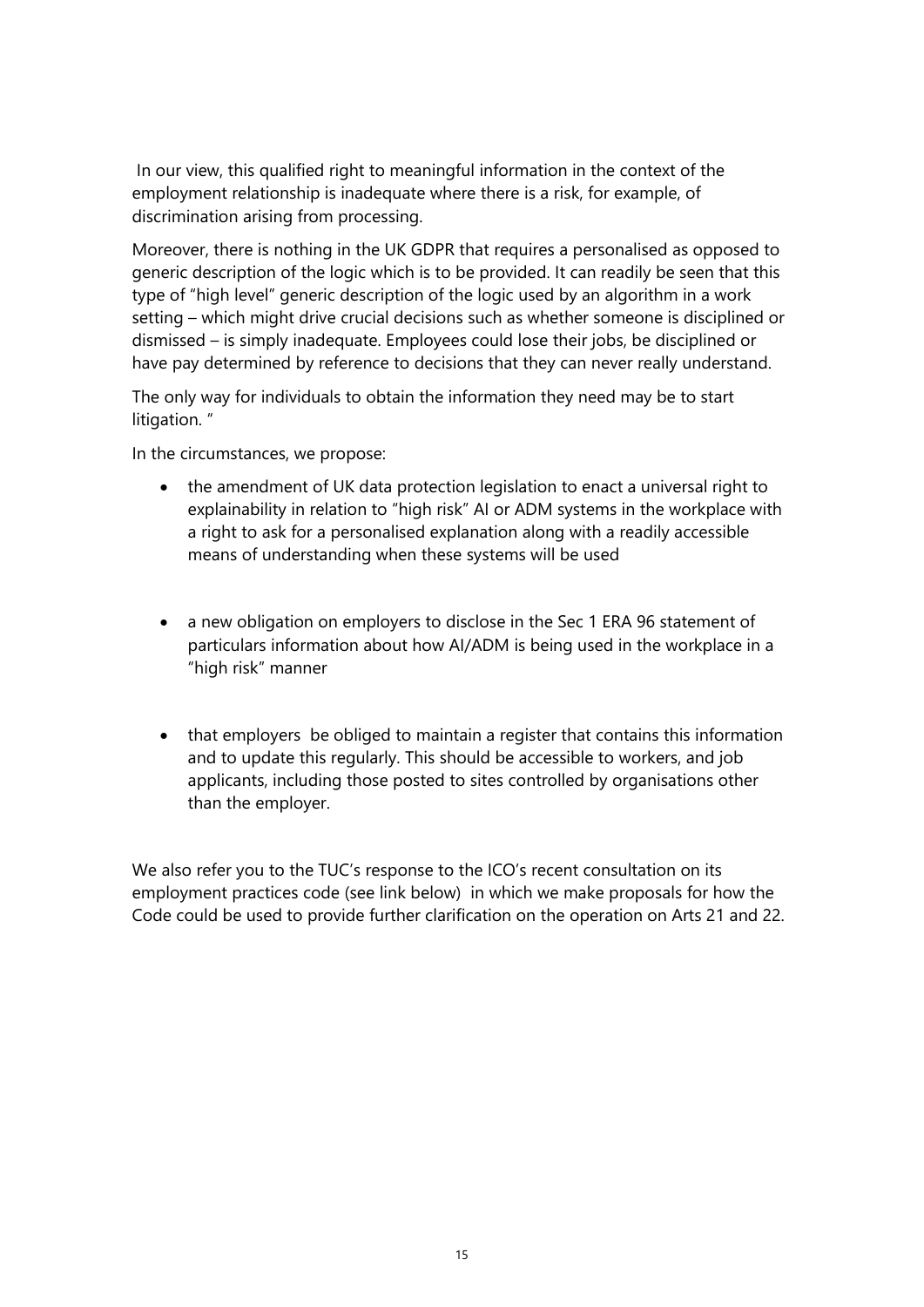*The government welcomes views on the following questions:* 

*Q1.5.17. To what extent do you agree with the Taskforce on Innovation, Growth and Regulatory Reform's recommendation that Article 22 of UK GDPR should be removed and solely automated decision making permitted where it meets a lawful ground in Article 6(1) (and Article 9-10 (as supplemented by Schedule 1 to the Data Protection Act 2018) where relevant) and subject to compliance with the rest of the data protection legislation? ○ Strongly agree ○ Somewhat agree ○ Neither agree nor disagree ○ Somewhat disagree ○ Strongly disagree Please explain your answer, and provide supporting evidence where possible, including on: ○ The benefits and risks of the Taskforce's proposal to remove Article 22 and permit solely automated decision making where (i) it meets a lawful ground in Article 6(1) (and, Articles 9 and 10, as supplemented by Schedule 1 to the Data Protection Act 2018) in relation to sensitive personal data, where relevant) and subject to compliance with the rest of the data protection legislation. ○ Any additional safeguards that should be in place for solely automated processing of personal data, given that removal of Article 22 would remove the safeguards currently listed in Article 22 (3) and (4).* 

Strongly disagree. As outlined above, we believe that Articles 21 and 22 provide important protections to workers and that these provisions should be preserved. However, to ensure that workers fully benefit from this it is critical that the lawful grounds for processing and the exceptions are adequately defined.

The importance of the protections afforded by Art 22 have been illustrated recently by Uber drivers who had been unfairly dismissed as a result of Uber's algorithmic termination process.

The drivers went on to challenge this algorithmic decision using Article 22 and were successful in their claim to be reinstated.

#### **Public trust in the use of data-driven systems**

*The government welcomes views on the following issues:* 

*Q1.5.18. Please share your views on the effectiveness and proportionality of data protection tools, provisions and definitions to address profiling issues and their impact on specific groups (as described in the section on public trust in the use of data-driven systems), including whether or not you think it is necessary for the government to address this in data protection legislation.* 

We refer to the proposed reforms we have outlined in Section 1.5 above.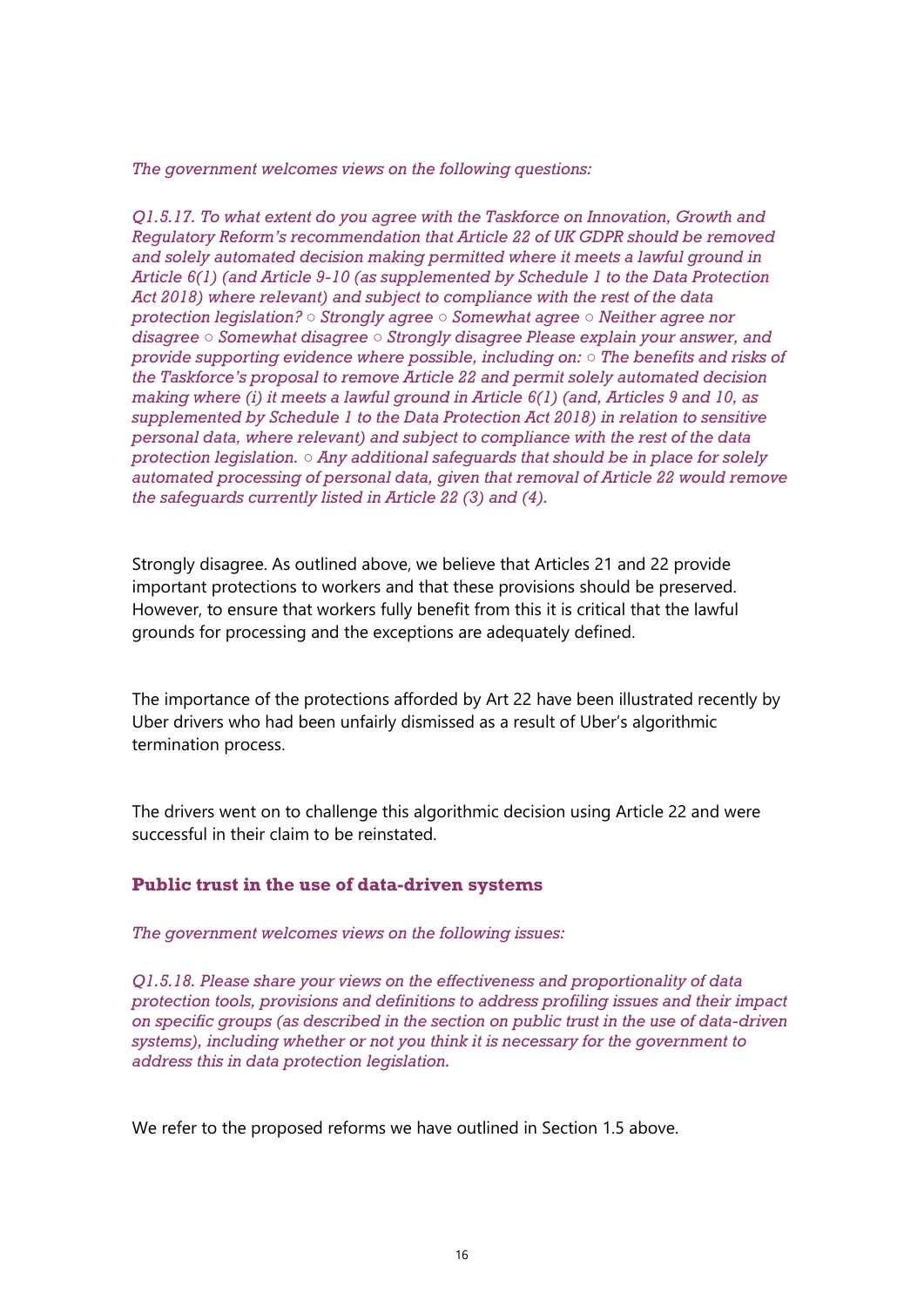In summary, we consider there are potentially valuable protections against profiling for workers in the UKGDPR. However, these are inhibited by a lack of clarity and certainty. This can be resolved through the provision of statutory guidance in the form of a code of practice, with significant penalties for non-compliance attached.

The statutory guidance should include the following:

- Confirmation of the operation of Article 8 of the EHRC alongside data protection law, and the protection it affords workers in relation to monitoring, profiling and surveillance by AI-powered tools and ADM, especially when they are working from home, or these tools are being used to make judgments about people and their abilities.
- The circumstances in which an employer can lawfully process data on the basis that it is "necessary" to the employment contract under Article 6(1)(b) of the UK GDPR.
- The circumstances in which an employer can lawfully process data on the basis that it is "necessary" to protect their legitimate interests or those of a third party under Article 6(1)(f).
- The interplay between Article 6(1)(b) and (f) taking into account that the lawful basis for data processing determines whether Articles 21 and 22 can be invoked.
- The circumstances in which Articles 21 and 22 can be disapplied.

Data protection and equality impact assessments are highly valuable, but underused data protection tools which can be used to assess the suitability of profiling tools.

*Q1.5.19. Please share your views on what, if any, further legislative changes the government can consider to enhance public scrutiny of automated decision-making and to encourage the types of transparency that demonstrate accountability (e.g. revealing the purposes and training data behind algorithms, as well as looking at their impacts).* 

We refer to all our suggestions above. We also make these proposals.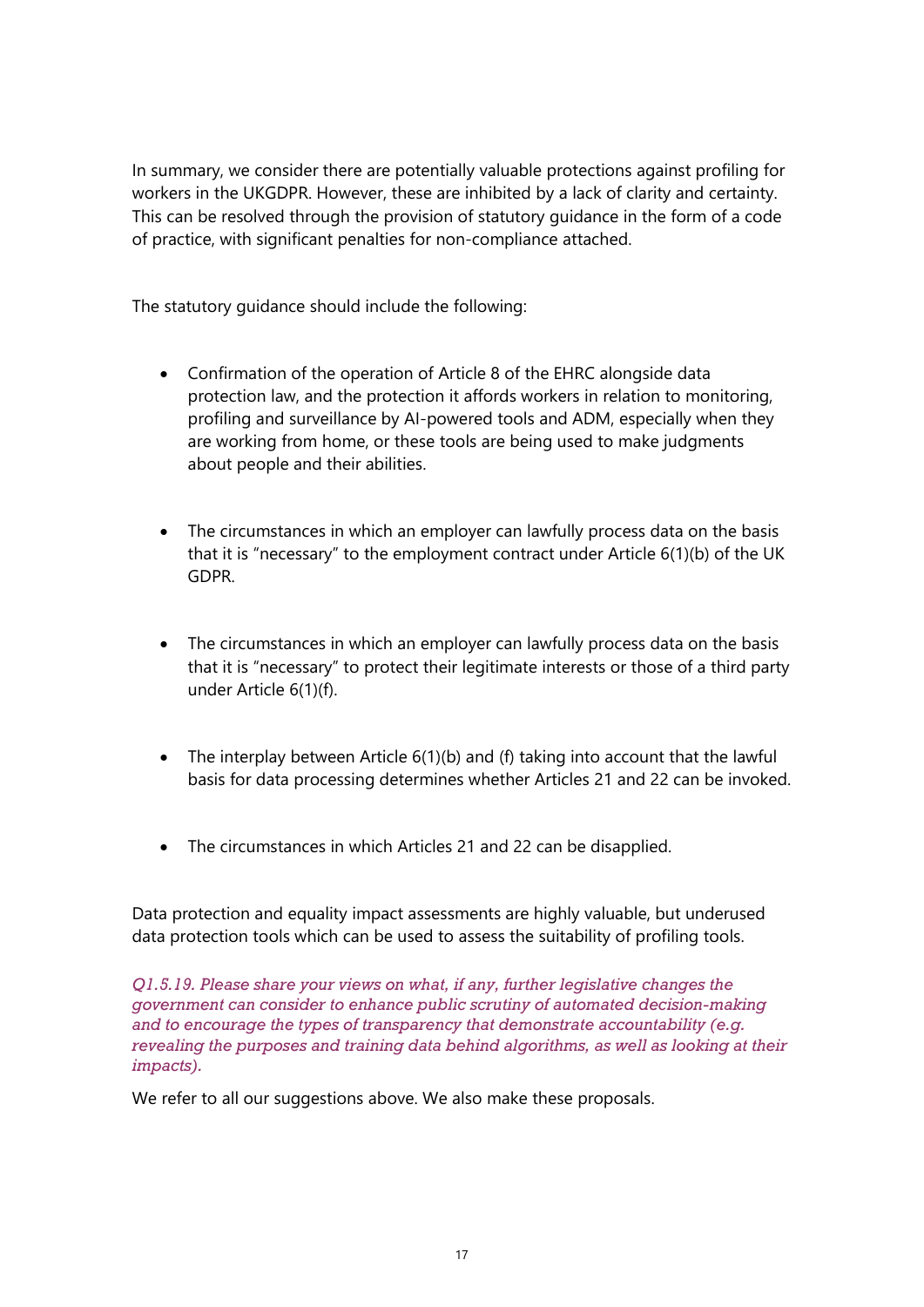### *Transparency and explainability*

The existing legal framework is inadequate in relation to transparency and explainability of algorithmic decision making and ADM. The use of AI in the workplace has potentially significant consequences for workers, including the possibility of discrimination. And yet it is extremely difficult, if not impossible, for workers to access understandable information about which technologies are being used and, crucially, how they affect them.

To resolve these difficulties, we suggest:

- the amendment of UK data protection legislation to enact a universal right to explainability in relation to "high risk" AI or ADM systems in the workplace. This should include a right to ask for a personalised explanation.
- a new obligation on employers to disclose in the Sec 1 ERA 96 statement of particulars information about how AI/ADM is being used in the workplace in a "high risk" manner.
- employers should also be obliged to maintain a register that contains this information and to update this regularly. This should be readily accessible to existing employees, workers, and job applicants, including employees and workers that are posted to sites controlled by organisations other than the employer.

*Q1.5.20. Please share your views on whether data protection is the right legislative framework to evaluate collective data-driven harms for a specific AI use case, including detail on which tools and/or provisions could be bolstered in the data protection framework, or which other legislative frameworks are more appropriate.* 

We are of the view that whilst the UK GDPR is not perfect, it provides some important protections for workers in relation to the use of AI at work.

In relation to improving the operation of the UK GDPR in this respect and the evaluation of harms, we refer to our proposals above relating to transparency, explainability and the obligations to provide information under Articles 13(2)(f), 14(2)(g) and 15(1)(h) and the interaction with Article 22, as well as our proposals relating to statutory guidance and human review.

We also refer to our response to 1.5.3 in relation to the importance of DPIAs and EIAs.

In addition, we set out below other potential frameworks for the evaluation of harms that we contend can be used in conjunction with the UK GDPR.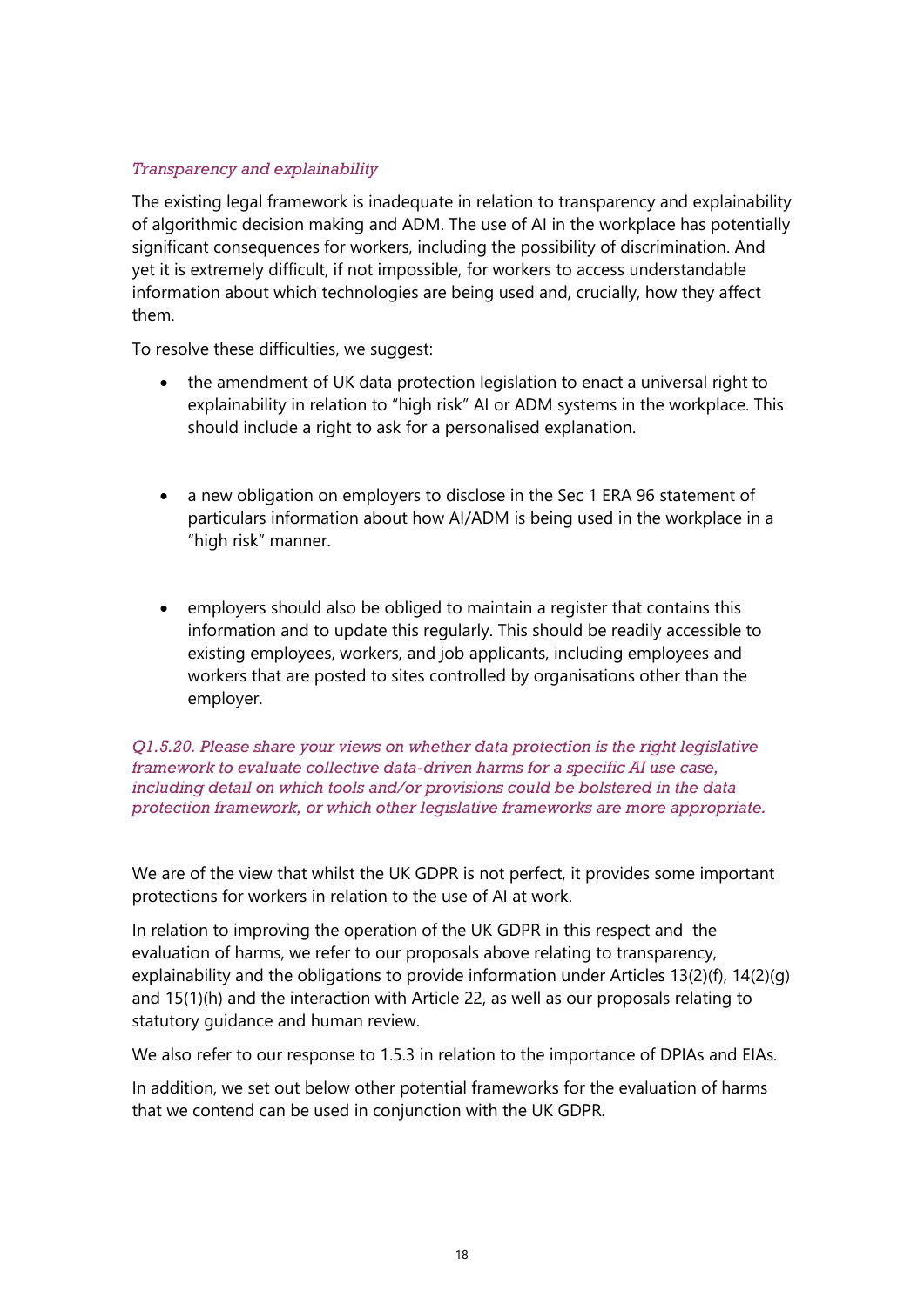### *Consultation and collective bargaining*

Consultation and a right to collective bargaining over the introduction and use of AI/ADM at work is a key method to promote trust, avoid abuses and harm, and ensure that the technology benefits everyone .

We believe that there should be a statutory duty to consult trade unions in relation to the deployment of "high risk" AI and ADM systems in the workplace directly or through a third party.

### *Equality Act 2010 and guidance*

The Equality Act 2010 and associated guidance is also critical in the evaluation of datadriven harms. Joint statutory guidance is urgently needed to explain the steps that should be taken to avoid discrimination in consequence of AI/ADM. This guidance should be prepared in collaboration between the EHRC, CDEI, ACAS, ICO, CBI and TUC. This should set out the ways in which discrimination can arise in the employment relationship as a result of new forms of technology such as AI and ADM, and the steps required to identify these risks and avoid them.

### *Collectivising data and the role of trade unions*

Employees and workers should have a positive right to "data reciprocity", to collect and combine workplace data. This would allow them to better understand the ways new technologies are being and can be used in the workplace, and to take advantage of this information for themselves. This right could assist workers in exposing discriminatory, unethical, or inaccurate AI and ADM.

### **Clarifying that the test for anonymisation is a relative one**

The TUC is not responding to these questions.

### **Data intermediaries**

The TUC is not responding to these questions.

### *The government welcomes views on the following questions:*

*Q1.6.1. To what extent do you agree with the proposal to clarify the test for when data is anonymous by giving effect to the test in legislation? ○ Strongly agree ○ Somewhat agree ○ Neither agree nor disagree ○ Somewhat disagree 34 Council of Europe Treaty Series - No. 223, 'Explanatory Report to the Protocol amending the Convention for the Protection of Individuals with regard to Automatic Processing of Personal Data', paras 17-20, 2018 47 ○ Strongly disagree Please explain your answer, and provide supporting evidence where possible.*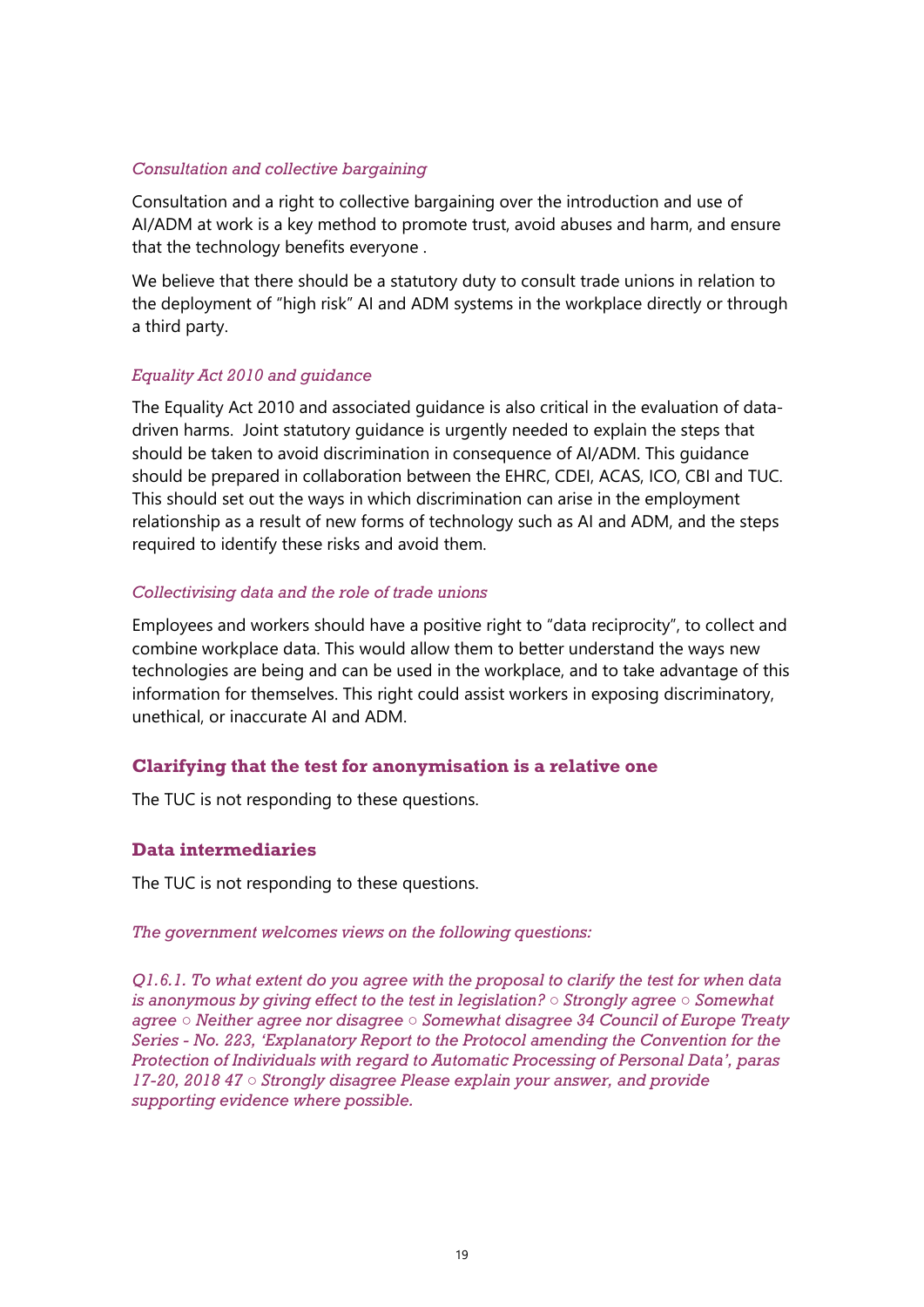*Q1.6.2. What should be the basis of formulating the text in legislation? ○ Recital 26 of the UK GDPR ○ Explanatory Report to the Modernised Convention 108+ ○ N/A legislation should not be amended ○ Other Please explain your answer, and provide supporting evidence where possible.* 

*Q1.6.3 To what extent do you agree with the proposal to confirm that the reidentification test under the general anonymisation test is a relative one (as described in the proposal)? ○ Strongly agree ○ Somewhat agree ○ Neither agree nor disagree ○ Somewhat disagree ○ Strongly disagree Please explain your answer, and provide supporting evidence where possible.* 

*Q1.6.4. Please share your views on whether the government should be promoting privacy-enhancing technology, and if so, whether there is more it could do to promote its responsible use.* 

*The government welcomes views on the following questions:* 

*Q1.7.1. Do you think the government should have a role enabling the activity of responsible data intermediaries? ○ Yes ○ No ○ Don't know Please explain your answer, with reference to the barriers and risks associated with the activities of different types of data intermediaries, and where there might be a case to provide cross-cutting support). Consider referring to the styles of government intervention identified by Policy Lab - e.g. the government's role as collaborator, steward, customer, provider, funder, regulator and legislator - to frame your answer.* 

*Q.1.7.2. What lawful grounds other than consent might be applicable to data intermediary activities, as well as the conferring of data processing rights and responsibilities to those data intermediaries, whereby organisations share personal data without it being requested by the data subject? Please explain your answer, and provide supporting evidence where possible, including on: 52 ○ If Article 6(1)(f) is relevant, i) what types of data intermediary activities might constitute a legitimate interest and how is the balancing test met and ii) what types of intermediary activity would not constitute a legitimate interest ○ What role the government should take in codifying this activity, including any additional conditions that might be placed on certain kinds of data intermediaries to bring them within scope of legitimate interest Whether you consider a government approved accreditation scheme for intermediaries would be useful*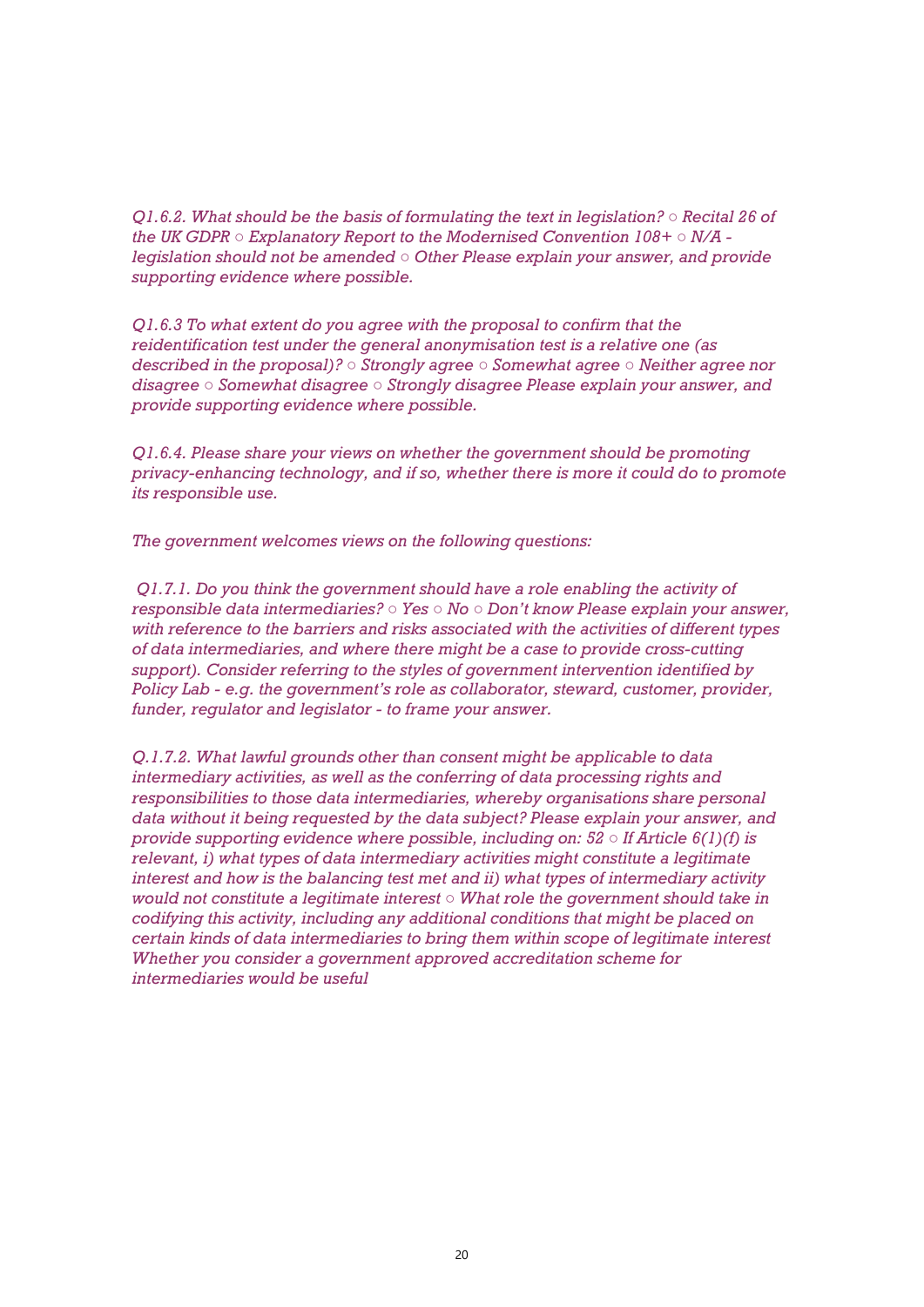*Further Questions Q1.8.1. In your view, which, if any, of the proposals in 'Reducing barriers to responsible innovation' would impact on people who identify with the protected characteristics under the Equality Act 2010 (i.e. age, disability, gender reassignment, marriage and civil partnership, pregnancy and maternity, race, religion or belief, sex and sexual orientation)?* 

*Q1.8.2. In addition to any of the reforms already proposed in 'Reducing barriers to responsible innovation' (or elsewhere in the consultation), what reforms do you think would be helpful to reduce barriers to responsible innovation?* 

A key barrier to responsible innovation is the lack of voice and influence afforded to workers, trade unions and other civil society groups in relation to the development, procurement and application of new technologies. Without this voice and influence, we argue that there simply cannot be responsible innovation.

We refer you to Part 1 of our manifesto, Dignity at Work and the AI Revolution (https://www.tuc.org.uk/AImanifesto) in which we set out the values that we believe to be fundamental to responsible innovation. Our proposals for the change needed to achieve this are set out in Part 2.

Our manifesto highlights the importance of redressing the imbalance of power over data, and ensuring that workers have a reciprocal right of control over their personal data. Trade unions have a unique role to play in this and could be given recognition as data subject representatives under the UK GDPR to help workers collectivise and use their own data, and develop AI-powered tools for their own purposes. In addition, if trade unions were granted recognition as data subject representatives to bring claims on behalf of data subjects, where "high risk" uses of AI or ADM has led to infringements of data protection principles, this would act as a deterrent to unethical innovation.

We also advocate the use of employment-focussed ethical principles, formulated on a collaborative basis by trade unions and other stakeholders, to ensure the ethical development of AI and ADM systems.

### **Chapter 2 - Reducing burdens on businesses and delivering better outcomes for people**

We oppose a risk-based approach to data protection and support a rights-based approach. We are strongly opposed to the implementation of a privacy management programme to replace existing statutory rights under the UKGDPR.

This is our response to the questions in this section, save for those below relating to DPIAs and data subject access requests and industrial relations.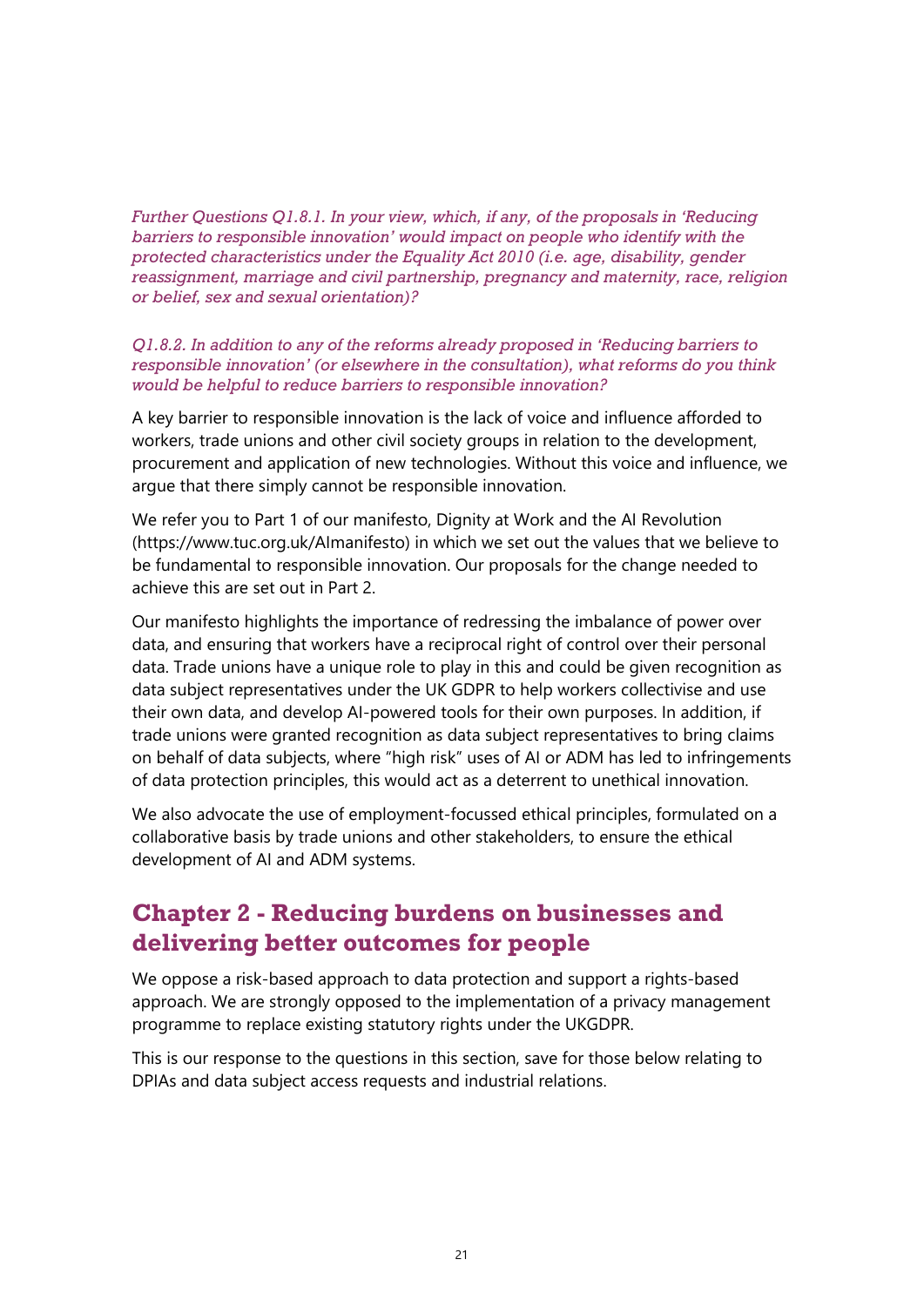#### **Privacy management programmes**

*Q2.2.1. To what extent do you agree with the following statement: 'The accountability framework as set out in current legislation should i) feature fewer prescriptive requirements, ii) be more flexible, and iii) be more risk-based'? ○ Strongly agree 62 ○ Somewhat agree ○ Neither agree nor disagree ○ Somewhat disagree ○ Strongly disagree Please explain your answer, and provide supporting evidence where possible.* 

*Q2.2.2. To what extent do you agree with the following statement: 'Organisations will benefit from being required to develop and implement a risk-based privacy management programme'? ○ Strongly agree ○ Somewhat agree ○ Neither agree nor disagree ○ Somewhat disagree ○ Strongly disagree Please explain your answer, and provide supporting evidence where possible and in particular: ○ Please share your views on whether a privacy management programme would help organisations to implement better, and more effective, privacy management processes. ○ Please share your views on whether the privacy management programme requirement would risk creating additional burdens on organisations and, if so, how.* 

*Q2.2.3. To what extent do you agree with the following statement: 'Individuals (i.e. data subjects) will benefit from organisations being required to implement a Risk based privacy management programme'? ○ Strongly agree ○ Somewhat agree ○ Neither agree nor disagree ○ Somewhat disagree ○ Strongly disagree Please explain your choice, and provide supporting evidence where possible. ○ Please share your views on which, if any, elements of a privacy management programme should be published in order to aid transparency. ○ What incentives or sanctions, if any, you consider would be necessary to ensure that privacy management programmes work effectively in practice.*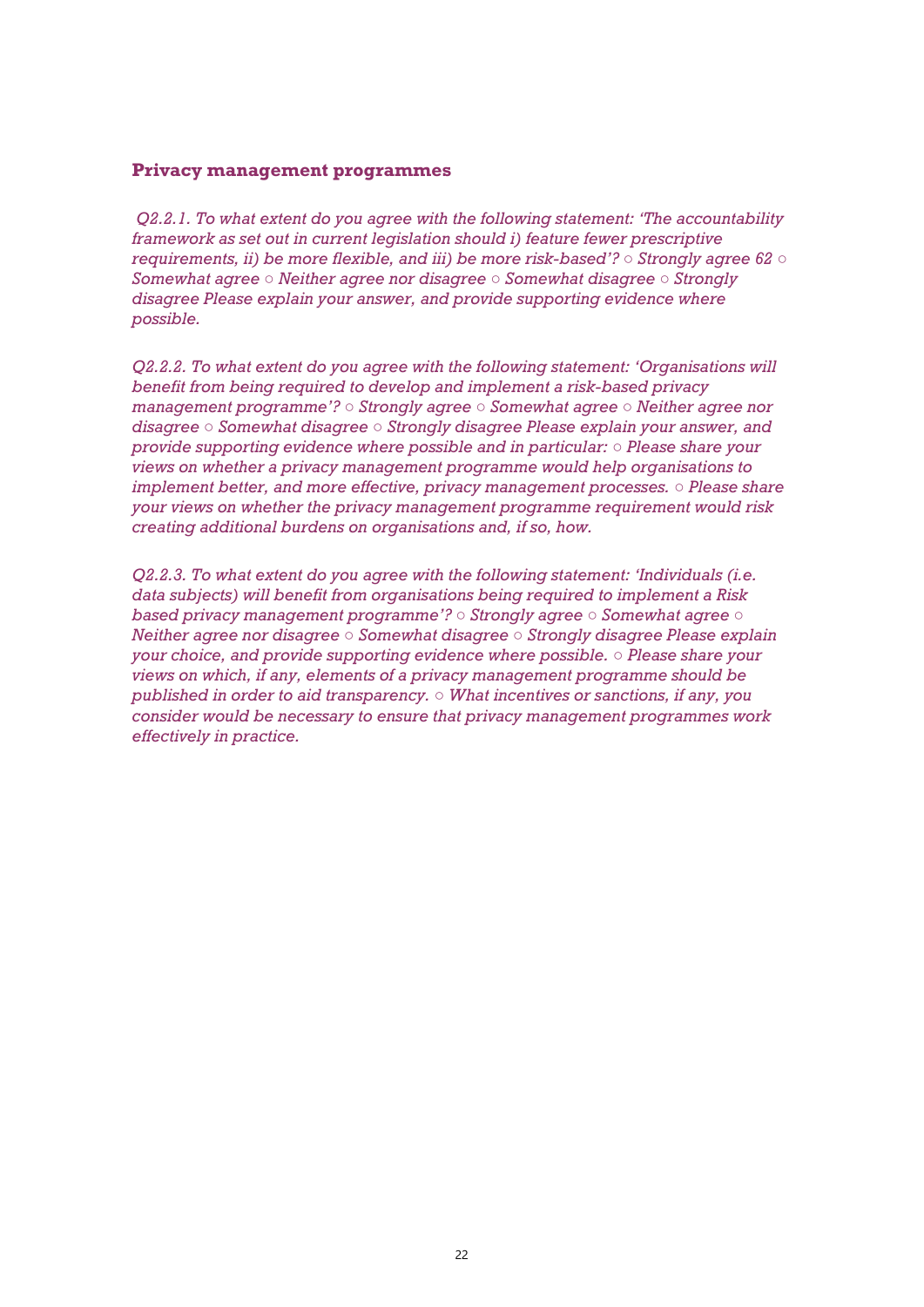### **Data protection officer requirements**

*Q2.2.4. To what extent do you agree with the following statement: 'Under the current legislation, organisations are able to appoint a suitably independent data protection officer'? 63 ○ Strongly agree ○ Somewhat agree ○ Neither agree nor disagree ○ Somewhat disagree ○ Strongly disagree Please explain your choice, and provide supporting evidence where possible.* 

*Q2.2.5. To what extent do you agree with the proposal to remove the existing requirement to designate a data protection officer? ○ Strongly agree ○ Somewhat agree ○ Neither agree nor disagree ○ Somewhat disagree ○ Strongly disagree Please explain your answer, and provide supporting evidence where possible.* 

*Q.2.2.6. Please share your views on whether organisations are likely to maintain a similar data protection officer role, if not mandated.* 

### **Data protection impact assessments**

*Q2.2.7. To what extent do you agree with the following statement: 'Under the current legislation, data protection impact assessment requirements are helpful in the identification and minimisation of data protection risks to a project'? ○ Strongly agree ○ Somewhat agree ○ Neither agree nor disagree ○ Somewhat disagree ○ Strongly disagree Please explain your answer, and provide supporting evidence where possible.* 

Strongly agree, but our affiliates report that DPIAs are often underused and there is a lack of knowledge amongst employers about how and when they should be used.

*Q.2.2.8. To what extent do you agree with the proposal to remove the requirement for organisations to undertake data protection impact assessments? ○ Strongly agree ○ Somewhat agree ○ Neither agree nor disagree ○ Somewhat disagree ○ Strongly disagree 64 Please explain your answer, and provide supporting evidence where possible, and in particular describe what alternative risk assessment tools would achieve the intended outcome of minimising data protection risks. Prior consultation requirements* 

We strongly oppose this. We believe DPIAs to be a crucial and important safeguard. We encourage the ICO to actively advocate for the use of DPIAS, and educate all stakeholders to make full use of this important process.

We also refer to our response to the ICO's consultation on its employment practices code and our proposals relating to more guidance on the use of DPIAS, as follows:

The new legal requirement for Data Protection Impact Assessments to be carried out in the event of processing likely to result in high risk to the rights and freedoms of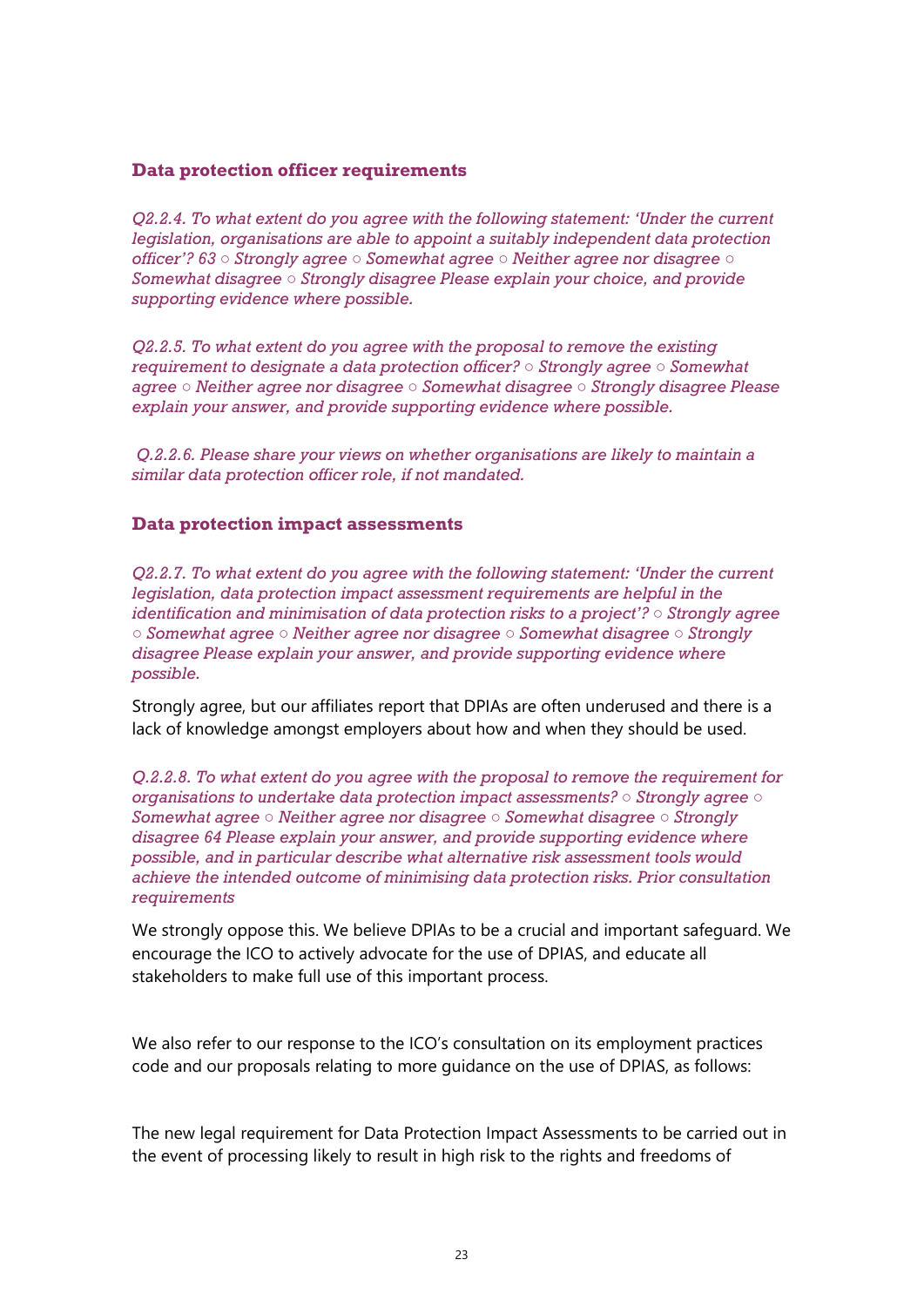individuals and the situations where employers should be consulting with trade unions on the DPIA.

The duty established Under Article 35 (9), relating to the process of carrying out a data protection impact assessment, "where appropriate, the controller shall seek the views of data subjects or their representatives on the intended processing". This provision clearly sets out a duty on employers to consult with unions about the intended effects of their data processing. The new code should include examples of employers working with unions to develop data protection impact assessments.

*Q. 2.2.9 Please share your views on why few organisations approach the ICO for 'prior consultation' under Article 36 (1)-(3). As a reminder Article 36 (1)-(3) requires that, where an organisation has identified a high risk that cannot be mitigated, it must consult the ICO before starting the processing. Please explain your answer, and provide supporting evidence where possible.* 

We understand from affiliates that many organisations simply do not know about the advisory role played by the ICO and the duty to involve the ICO in this process.

*Q.2.2.10. To what extent do you agree with the following statement: 'Organisations are likely to approach the ICO before commencing high risk processing activities on a voluntary basis if this is taken into account as a mitigating factor during any future investigation or enforcement action'? ○ Strongly agree ○ Somewhat agree ○ Neither agree nor disagree ○ Somewhat disagree ○ Strongly disagree Please explain your answer, and provide supporting evidence where possible, and in particular: what else could incentivise organisations to approach the ICO for advice regarding high risk processing?*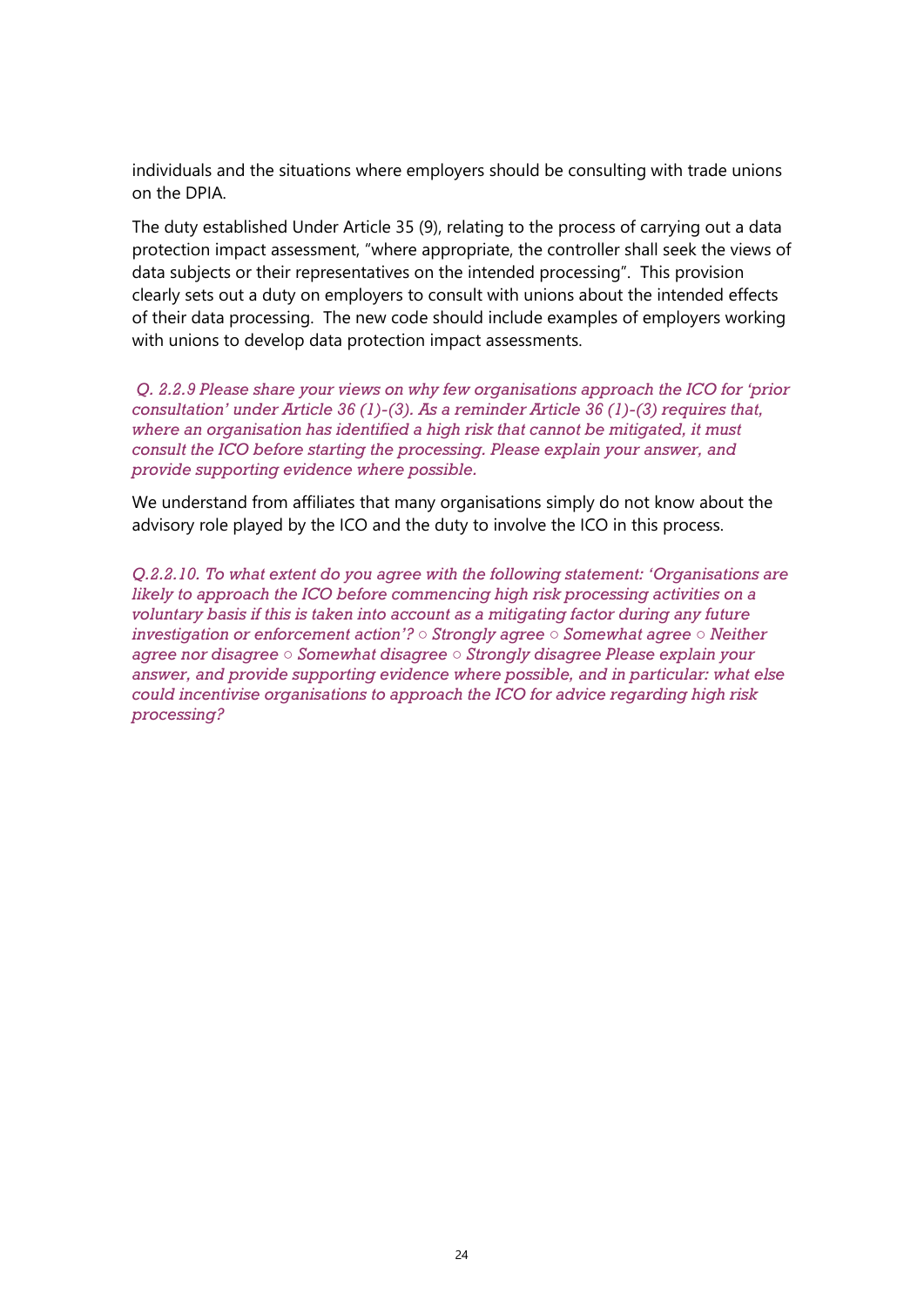### **Record keeping**

*Q.2.2.11. To what extent do you agree with the proposal to reduce the burden on organisations by removing the record keeping requirements under Article 30? ○ Strongly agree ○ Somewhat agree ○ Neither agree nor disagree ○ Somewhat disagree ○ Strongly disagree Please explain your answer, and provide supporting evidence where possible. Breach reporting requirements* 

*Q.2.2.12. To what extent do you agree with the proposal to reduce burdens on organisations by adjusting the threshold for notifying personal data breaches to the ICO under Article 33? ○ Strongly agree ○ Somewhat agree ○ Neither agree nor disagree ○ Somewhat disagree ○ Strongly disagree Please explain your answer, and provide supporting evidence where possible and in particular: ○ Would the adjustment provide a clear structure on when to report a breach? ○ Would the adjustment reduce burdens on organisations? ○ What impact would adjusting the threshold for breach reporting under Article 33 have on the rights and freedoms of data subjects?*

*Voluntary undertakings process* 

*Q.2.2.13. To what extent do you agree with the proposal to introduce a voluntary undertakings process? As a reminder, in the event of an infringement, the proposed voluntary undertakings process would allow accountable organisations to provide the ICO with a remedial action plan and, provided that the plan meets certain criteria, the ICO could authorise the plan without taking any further action. ○ Strongly agree ○ Somewhat agree ○ Neither agree nor disagree ○ Somewhat disagree ○ Strongly disagree Please explain your answer, and provide supporting evidence where possible. Further questions* 

*Q.2.2.14. Please share your views on whether any other areas of the existing regime should be amended or repealed in order to support organisations implementing privacy management requirements.* 

*Q.2.2.15. What, if any, safeguards should be put in place to mitigate any possible risks to data protection standards as a result of implementing a more flexible and riskbased approach to accountability through a privacy management programme?* 

*The government welcomes views on the following questions, relating to alternative reform proposals should privacy management programmes not be introduced:*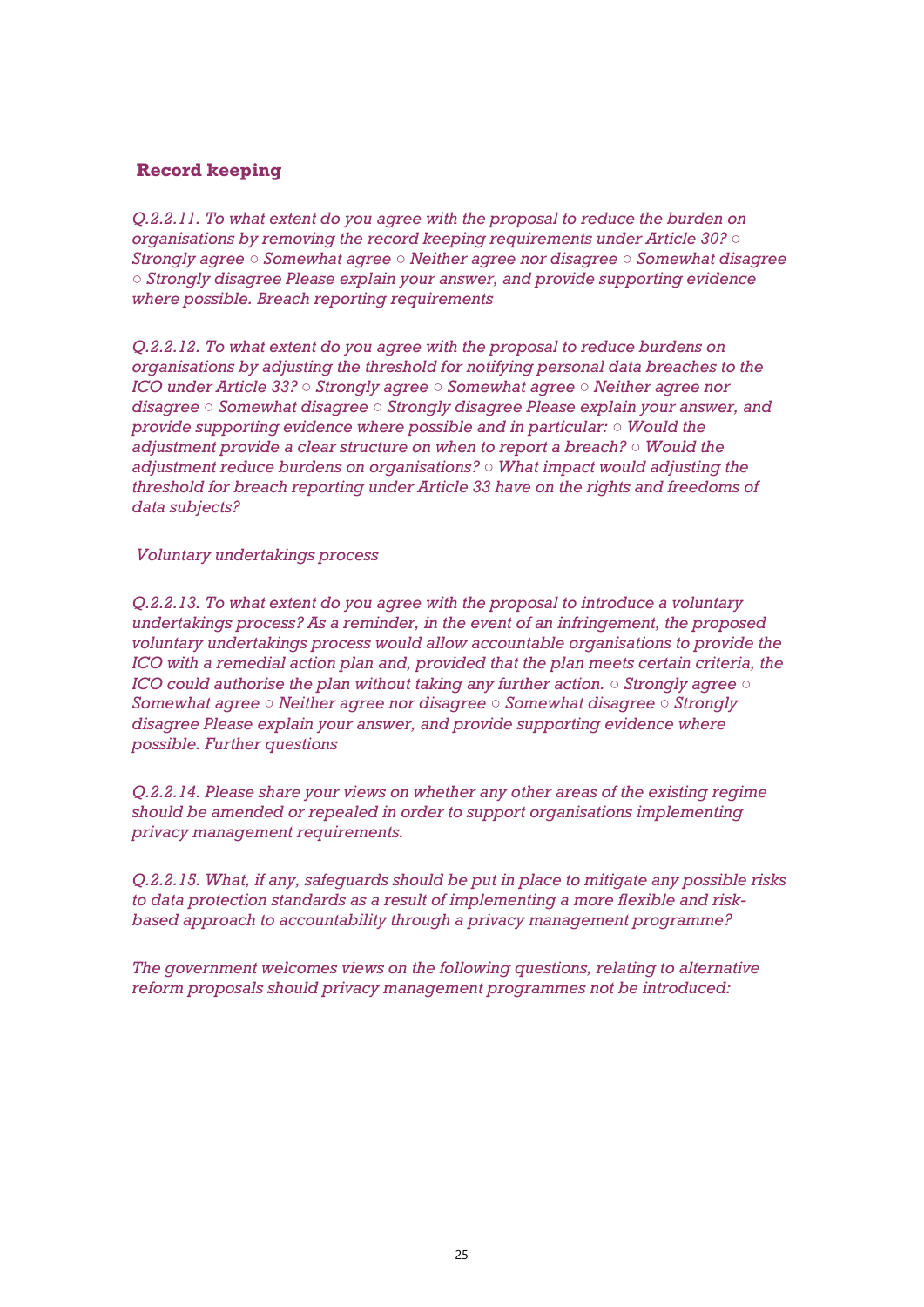*Record-keeping Q2.2.16. To what extent do you agree that some elements of Article 30 are duplicative (for example, with Articles 13 and 14) or are disproportionately burdensome for organisations without clear benefits? ○ Strongly agree ○ Somewhat agree ○ Neither agree nor disagree ○ Somewhat disagree ○ Strongly disagree Please explain your answer, and provide supporting evidence where possible, and in particular address which elements of Article 30 could be amended or repealed because they are duplicative and/or disproportionately burdensome for organisations without clear benefits. 68 Breach reporting requirements* 

*Q.2.2.17. To what extent do you agree that the proposal to amend the breach reporting requirement could be implemented without the implementation of the privacy management programme? ○ Strongly agree ○ Somewhat agree ○ Neither agree nor disagree ○ Somewhat disagree ○ Strongly disagree Please explain your answer, and provide supporting evidence where possible.* 

*Data protection officers Q.2.2.18. To what extent do you agree with the proposal to remove the requirement for all public authorities to appoint a data protection officer? ○ Strongly agree ○ Somewhat agree ○ Neither agree nor disagree ○ Somewhat disagree ○ Strongly disagree Please explain your answer, and provide supporting evidence where possible.* 

*Q.2.2.19. If you agree, please provide your view which of the two options presented at paragraph 184d(V) would best tackle the problem. Please provide supporting evidence where possible, and in particular: ○ What risks and benefits you envisage ○ What should be the criteria for determining which authorities should be required to appoint a data protection officer* 

*Further questions Q2.2.20 If the privacy management programme requirement is not introduced, what other aspects of the current legislation would benefit from amendments, alongside 69 the proposed reforms to record keeping, breach reporting requirements and data protection officers?* 

There is a need for more clarity in relation to industrial relations and data protection.

Our affiliated unions report that huge difficulties arise from the sharing of data between employers and their recognised unions, for the purposes of facilitating union activities and union organising. Too often, the GDPR is presented as an obstacle to sharing workforce data. Unions have asked that the new employment practices code from the ICO includes a section on this topic illustrating how data can be shared to facilitate good industrial relations in the workplace. Case studies would be useful to demonstrate how this can be done in practice.

Guidance is needed on:

• What status unions have under data protection legislation to reflect the relationship between an employer and union and how local representatives use workplace systems for union work, for example are they joint controllers or is the employer a processor, and how will this status affect data sharing, subject access requests and breaches etc. In some circumstances information is shared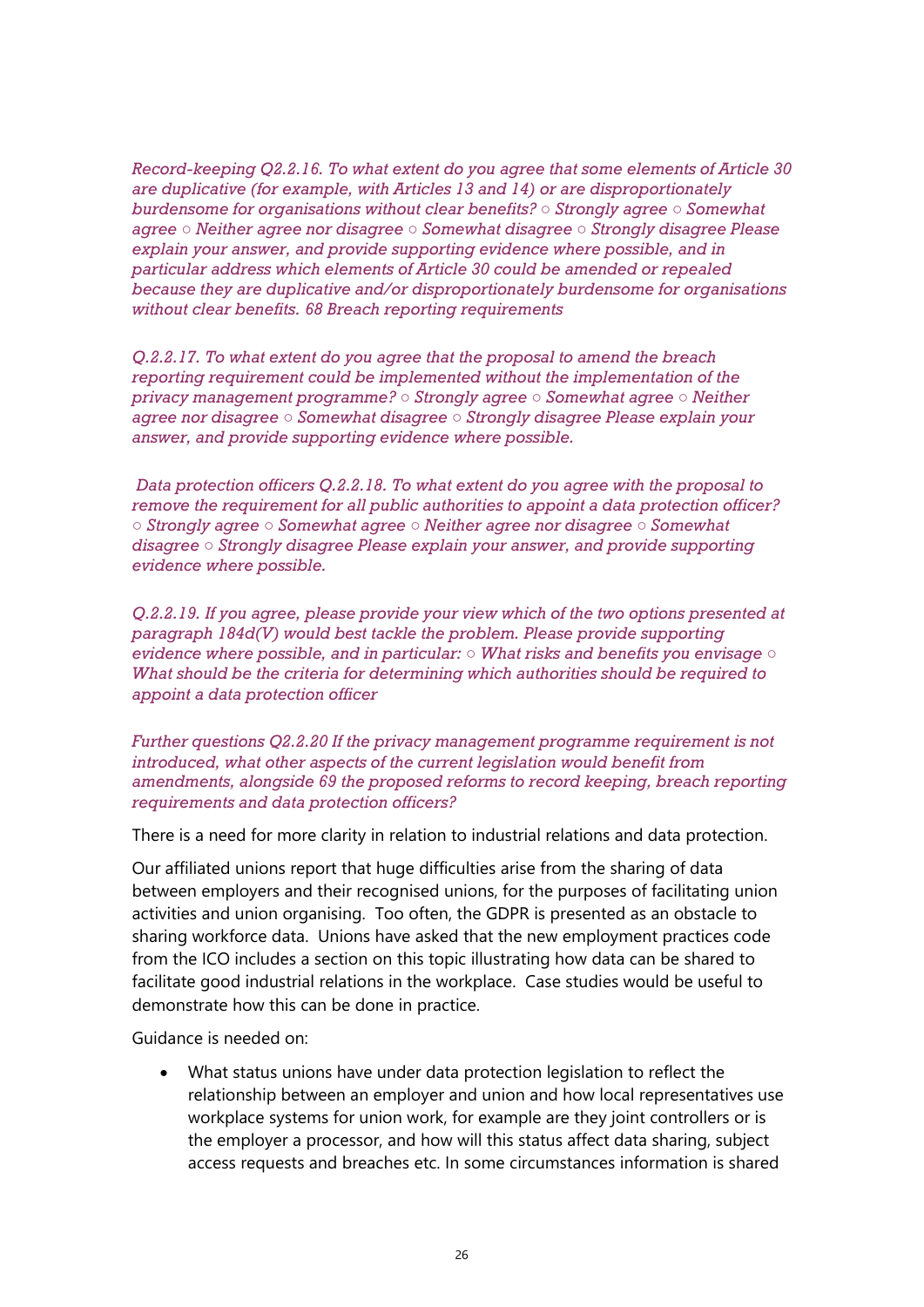with trade unions for other reasons, for example during grievance/disciplinary processes/redundancy. Unions don't just negotiate on behalf of members.

• When personal data becomes special category data if shared with a trade union (Article 9).

The current ICO Employment Practices guide has an explicit commitment (section 2.11.3) that unions can have access to worker data for recruitment purposes (if recognised). This should be maintained. We refer you to our response to the ICO's consultation for more detail.

### **2.3 Subject Access Requests**

In answer to the questions in this section, we highlight the vital importance of the right to make data subject access requests and fully support the preservation of this right. Our affiliate unions report to us that data subject access requests are often a crucial information gathering exercise for the purposes of gathering evidence of unfairness at work, for example, evidence of discrimination. In addition, data subject access requests ensure at least some degree of transparency in relation to the operation of AI/ADM at work.

We are strongly against the introduction of fees. They would exclude some data subjects from the right of access.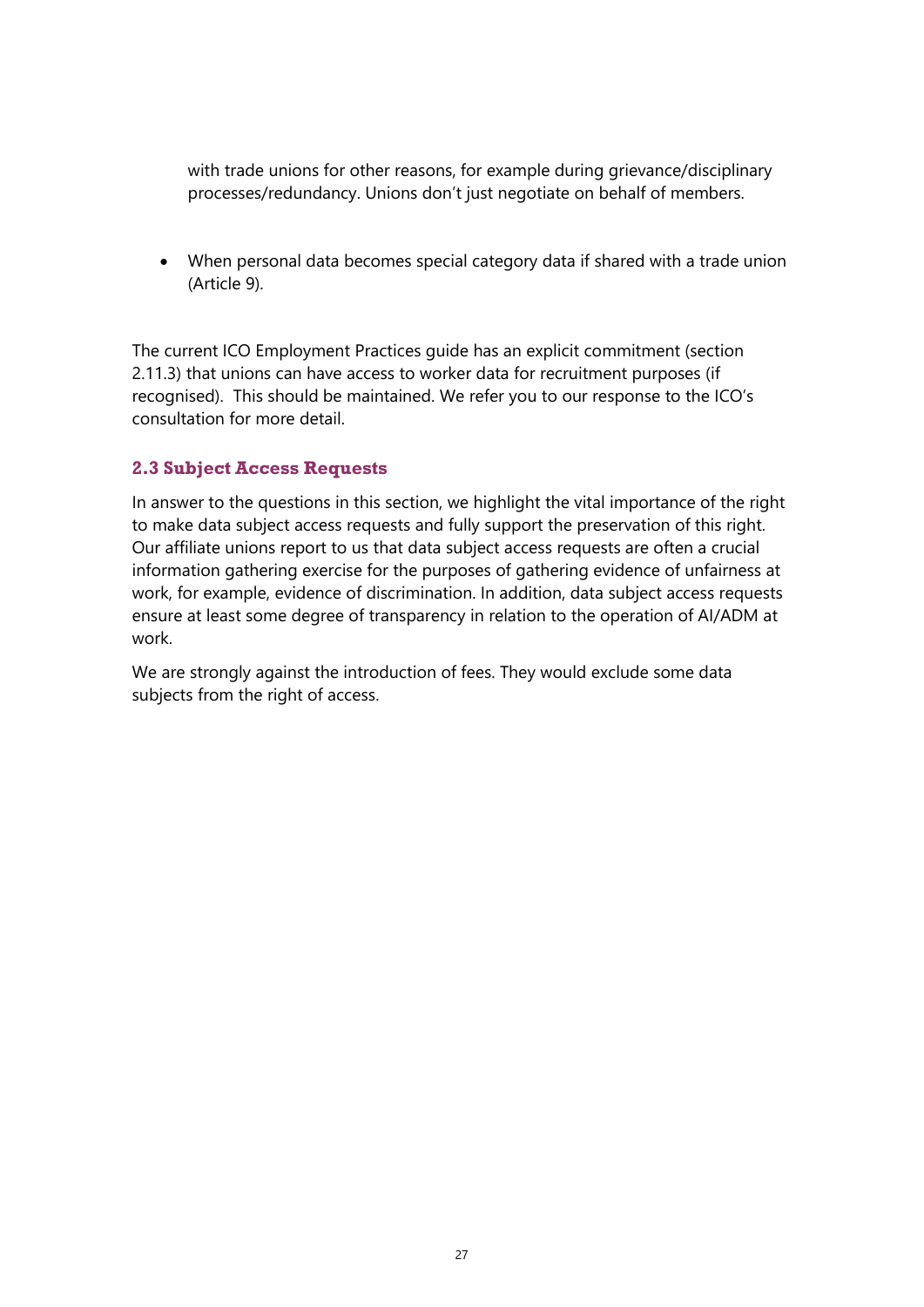*The government welcomes views on the following questions:* 

*Q2.3.1. Please share your views on the extent to which organisations find subject access requests time-consuming or costly to process. Please provide supporting evidence where possible, including: ○ What characteristics of the subject access requests might generate or elevate costs ○ Whether vexatious subject access requests and/or repeat subject access requests from the same requester play a role ○ Whether it is clear what kind of information does and does not fall within scope when responding to a subject access request* 

*Q2.3.2. To what extent do you agree with the following statement: 'The 'manifestly unfounded' threshold to refuse a subject access request is too high'? ○ Strongly agree ○ Somewhat agree ○ Neither agree nor disagree ○ Somewhat disagree ○ Strongly disagree Please explain your answer, providing supporting evidence where possible, including on what, if any, measures would make it easier to assess an appropriate threshold.* 

*Q2.3.3. To what extent do you agree that introducing a cost limit and amending the threshold for response, akin to the Freedom of Information regime (detailed in the section on subject access requests), would help to alleviate potential costs (time and resource) in responding to these requests? ○ Strongly agree ○ Somewhat agree ○ Neither agree nor disagree ○ Somewhat disagree ○ Strongly disagree* 

*Please explain your answer, and provide supporting evidence where possible, including on: ○ Which safeguards should apply (such as mirroring Section 16 of the Freedom of Information Act (for public bodies) to help data subjects by providing advice and assistance to avoid discrimination) ○ What a reasonable cost limit would look like, and whether a different (i.e.. sliding scale) threshold depending on the size (based on number of employees and/or turnover, for example) would be advantageous* 

*Q2.3.4. To what extent do you agree with the following statement: 'There is a case for re-introducing a small nominal fee for processing subject access requests (akin to the approach in the Data Protection Act 1998)'? ○ Strongly agree ○ Somewhat agree ○ Neither agree nor disagree ○ Somewhat disagree ○ Strongly disagree Please explain your answer, and provide supporting evidence where possible, including what a reasonable level of the fee would be, and which safeguards should apply.* 

*Q2.3.5. Are there any alternative options you would consider to reduce the costs and time taken to respond to subject access requests? ○ Yes ○ No ○ Don't know Please explain your answer, and provide supporting evidence where possible* 

#### **2.4 Privacy and electronic communications**

The TUC is not responding to sections 2.4 and 2.5.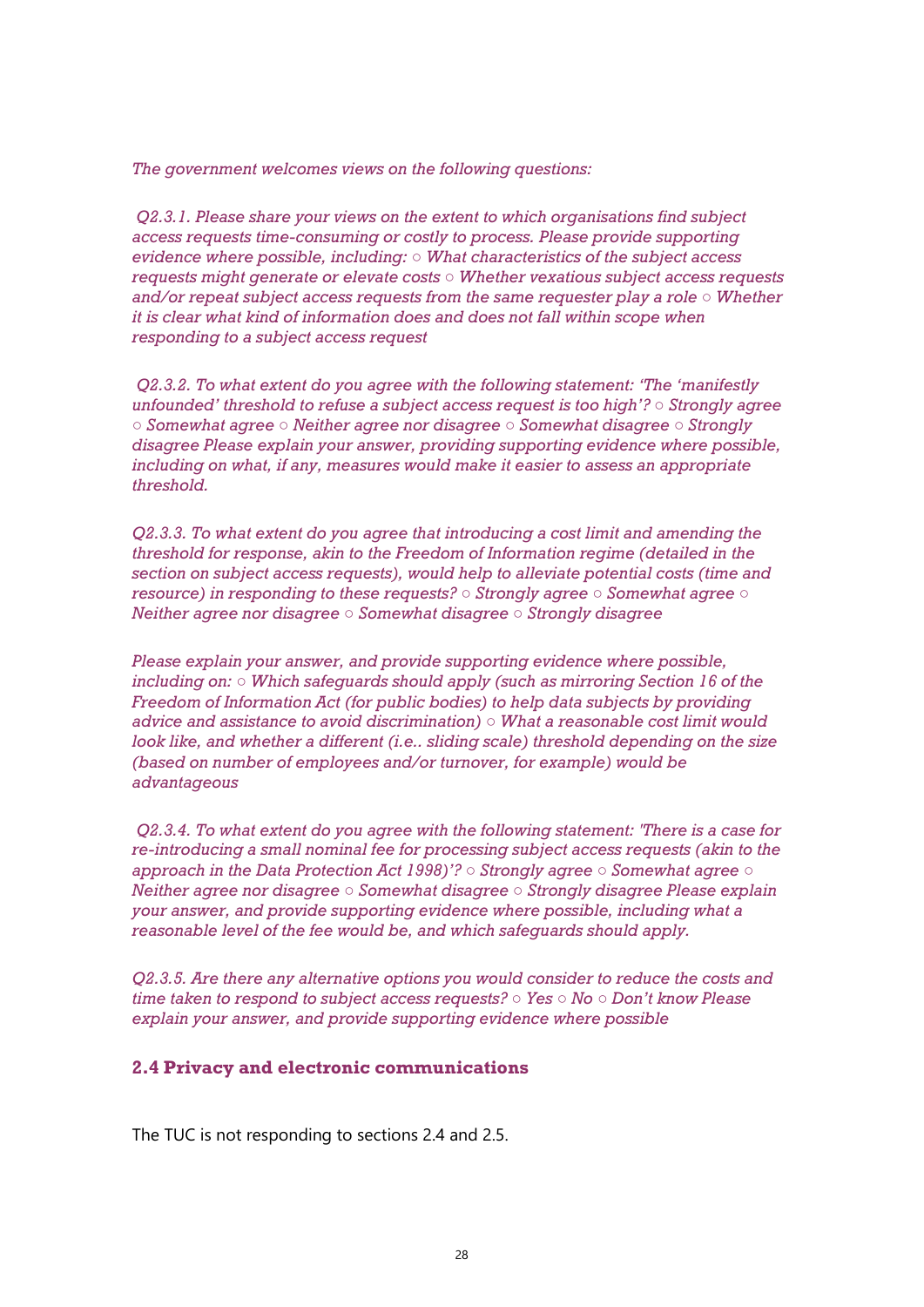### **2.5 Use of personal data for the purposes of democratic engagement**

*The government welcomes views on the following questions:* 

*Q2.5.1. To what extent do you think that communications sent for political campaigning purposes by registered parties should be covered by PECR's rules on direct marketing, given the importance of democratic engagement to a healthy democracy? Please explain your answer, and provide supporting evidence where possible.* 

*Q2.5.2. If you think political campaigning purposes should be covered by direct marketing rules, to what extent do you agree with the proposal to extend the soft option to communications from political parties? ○ Strongly agree ○ Somewhat agree ○ Neither agree nor disagree ○ Somewhat disagree ○ Strongly disagree Please explain your answer, and provide supporting evidence where possible.* 

*Q2.5.3. To what extent do you agree that the soft opt-in should be extended to other political entities, such as candidates and third-party campaign groups registered with the Electoral Commission? See paragraph 208 for description of the soft opt-in ○ Strongly agree ○ Somewhat agree ○ Neither agree nor disagree ○ Somewhat disagree ○ Strongly disagree Please explain your answer, and provide supporting evidence where possible.* 

*Q2.5.4. To what extent do you think the lawful grounds under Article 6 of the UK GDPR impede the use of personal data for the purposes of democratic engagement? ○ Strongly agree ○ Somewhat agree ○ Neither agree nor disagree ○ Somewhat disagree ○ Strongly disagree Please explain your answer, and provide supporting evidence where possible.* 

*Q2.5.5 To what extent do you think the provisions in paragraphs 22 and 23 of Schedule 1 to the DPA 2018 impede the use of sensitive data by political parties or elected representatives where necessary for the purposes of democratic engagement? ○ Strongly agree ○ Somewhat agree ○ Neither agree nor disagree ○ Somewhat disagree ○ Strongly disagree Please explain your answer, and provide supporting evidence where possible.* 

### **2.6 Further Questions**

*Q2.6.1. In your view, which, if any, of the proposals in 'Reducing burdens on business and delivering better outcomes for people', would impact on people who identify with the protected characteristics under the Equality Act 2010 (i.e. age, disability, gender reassignment, marriage and civil partnership, pregnancy and maternity, race, religion or belief, sex and sexual orientation)?* 

Please see comments at 2.1-3 above.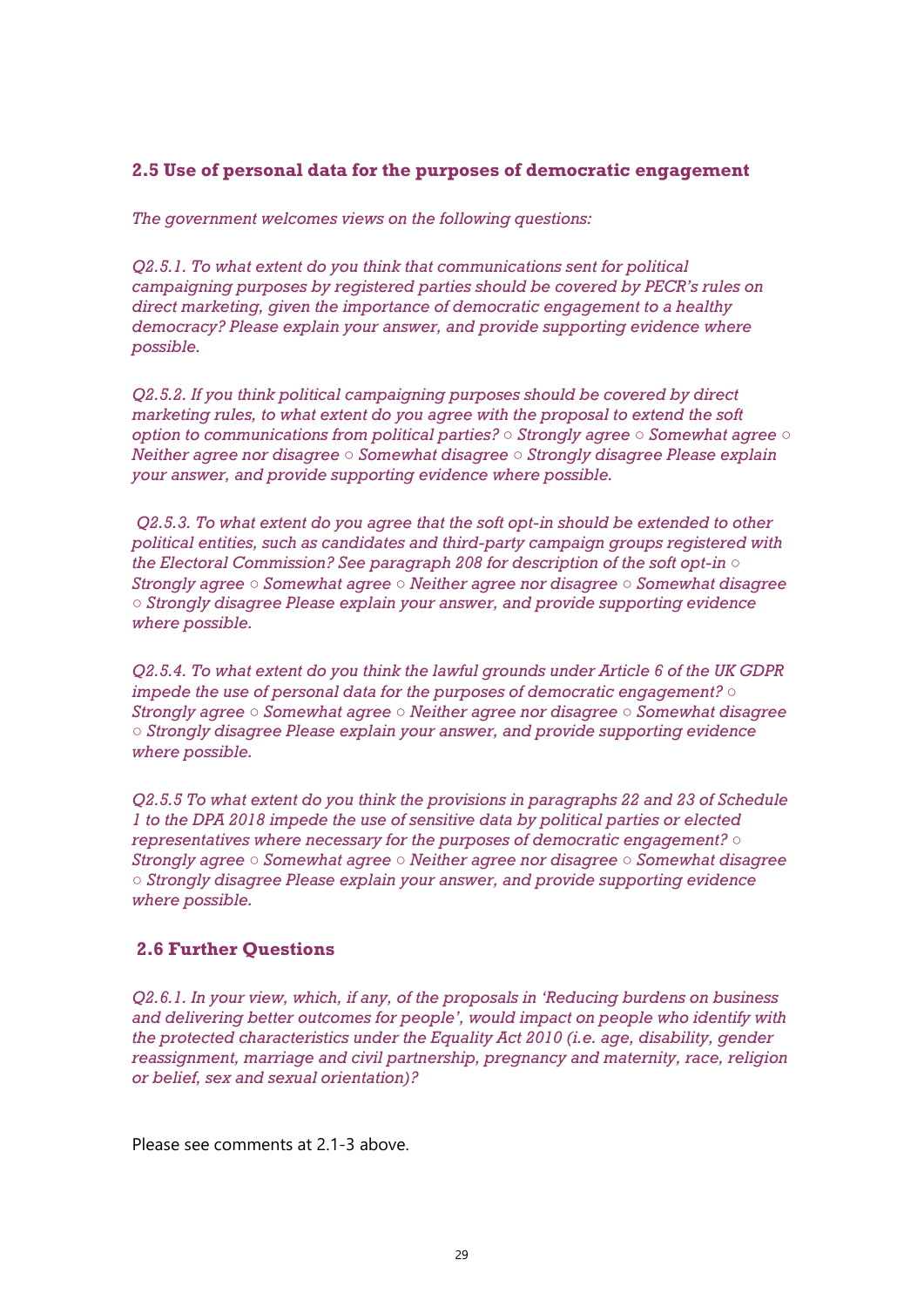*Q2.6.2. In addition to any of the reforms already proposed in 'Reducing burdens on business and delivering better outcomes for people', (or elsewhere in the consultation), what reforms do you think would be helpful to reduce burdens on businesses and deliver better outcomes for people?* 

Please see comments at 2.1-3 above.

### *Data reciprocity*

There is an imbalance of power over data between organisations and individuals. In the employment context this could be addressed by introducing a concept of "data reciprocity", whereby workers would be given a reciprocal right over their data, equal to that of an employer.

As a result of the unequal bargaining power between employer and worker, employers have far more power and control over worker data than workers themselves.

Accordingly, regulation should be premised on the understanding that data flows should be reciprocal. Reciprocity in this context means ensuring that employees and workers can access all the data that emanates from them, collate it to protect their own interests, and use it to their benefit. For example, by collectivising data relating to pay and hours worked to facilitate campaigning for fair wages, probably through their trade unions.

We believe the ICO should promote this best practice approach as a responsible way of data management and a pre-emptive method of preventing breaches of data rights.

### **Chapter 3 - Boosting trade and reducing barriers to data flows**

### **3.2 Adequacy**

*The government welcomes views on the following questions:* 

*Q3.2.1. To what extent do you agree that the UK's future approach to adequacy decisions should be risk-based and focused on outcomes? ○ Strongly agree ○ Somewhat agree ○ Neither agree nor disagree ○ Somewhat disagree ○ Strongly disagree Please explain your answer and provide supporting evidence if possible.* 

The TUC has concerns about a "risk-based" approach which may jeopardise the protection of the fundamental rights of data subjects.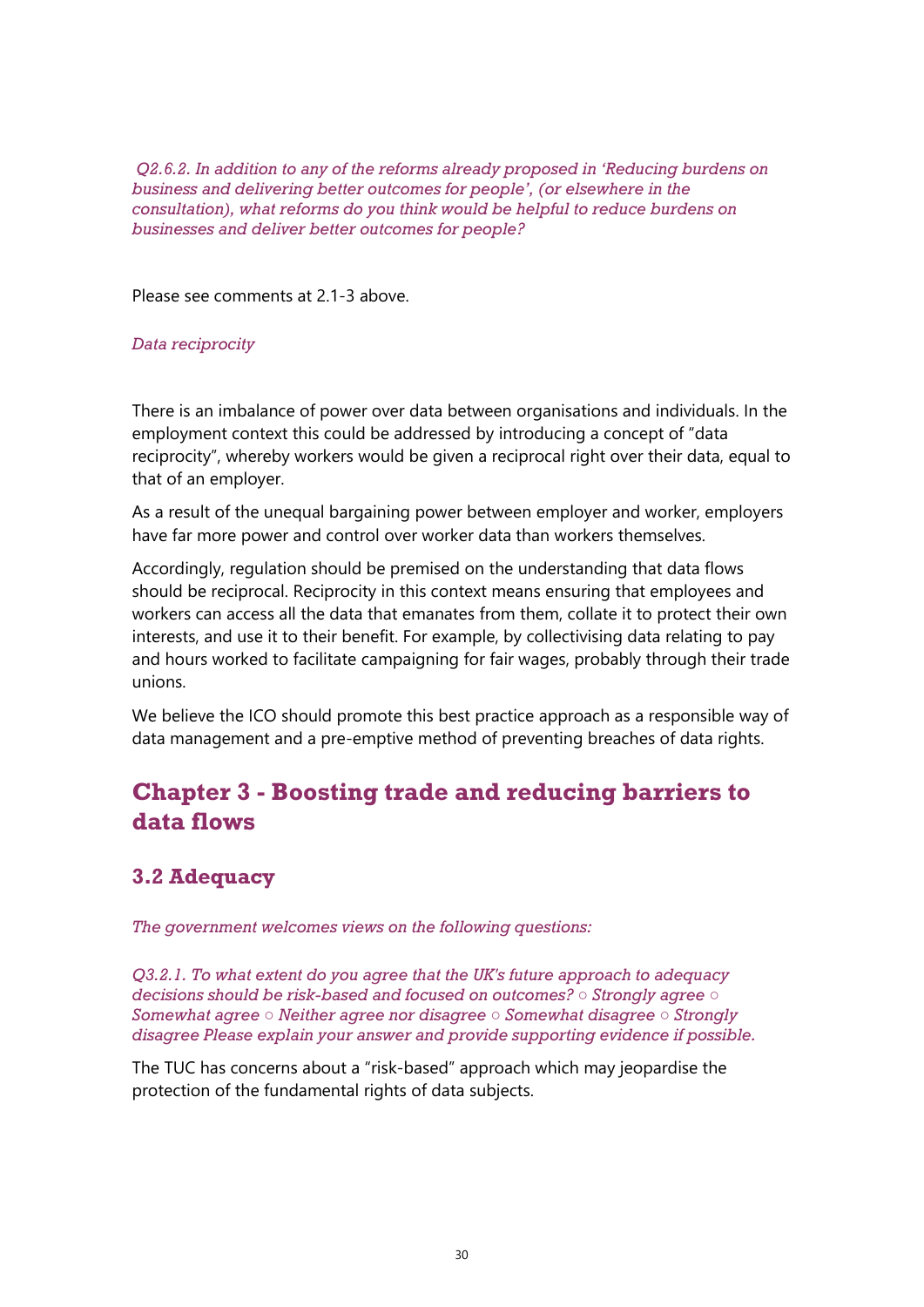*The government welcomes views on the following questions:* 

*Q3.2.2. To what extent do you agree that the government should consider making adequacy regulations for groups of countries, regions and multilateral frameworks? ○ Strongly agree ○ Somewhat agree ○ Neither agree nor disagree ○ Somewhat disagree ○ Strongly disagree Please explain your answer, and provide supporting evidence where possible.* 

The TUC agrees this makes sense – the UK cannot judge individual EU member states' GDPR regimes. It would need to assess EU GDPR as a whole. Similarly, there may be other trading blocs with similar cohesive GDPR regimes, and it would be easier to grant a blanket adequacy decision, provided the standards are higher or equivalent to UK GDPR.

*Q3.2.3. To what extent do you agree with the proposal to strengthen ongoing monitoring of adequacy regulations and relax the requirement to review adequacy regulations every four years? ○ Strongly agree ○ Somewhat agree ○ Neither agree nor disagree ○ Somewhat disagree ○ Strongly disagree Please explain your answer, and provide supporting evidence where possible* 

There is merit in having fixed review points because it guarantees regular assessment. Such reviews and an ongoing monitoring mechanism are not mutually exclusive: an adequacy decision can presumably be withdrawn at any stage in the review cycle should a serious violation of the terms come to light.

The government welcomes views on the following questions:

*Q3.2.4. To what extent do you agree that redress requirements for international data transfers may be satisfied by either administrative or judicial redress mechanisms, provided such mechanisms are effective? ○ Strongly agree ○ Somewhat agree ○ Neither agree nor disagree ○ Somewhat disagree ○ Strongly disagree Please explain your choice, and provide supporting evidence where possible* 

### **3.3 Alternative Transfer Mechanisms**

The TUC is not responding to 3.3, 3.4 or 3.5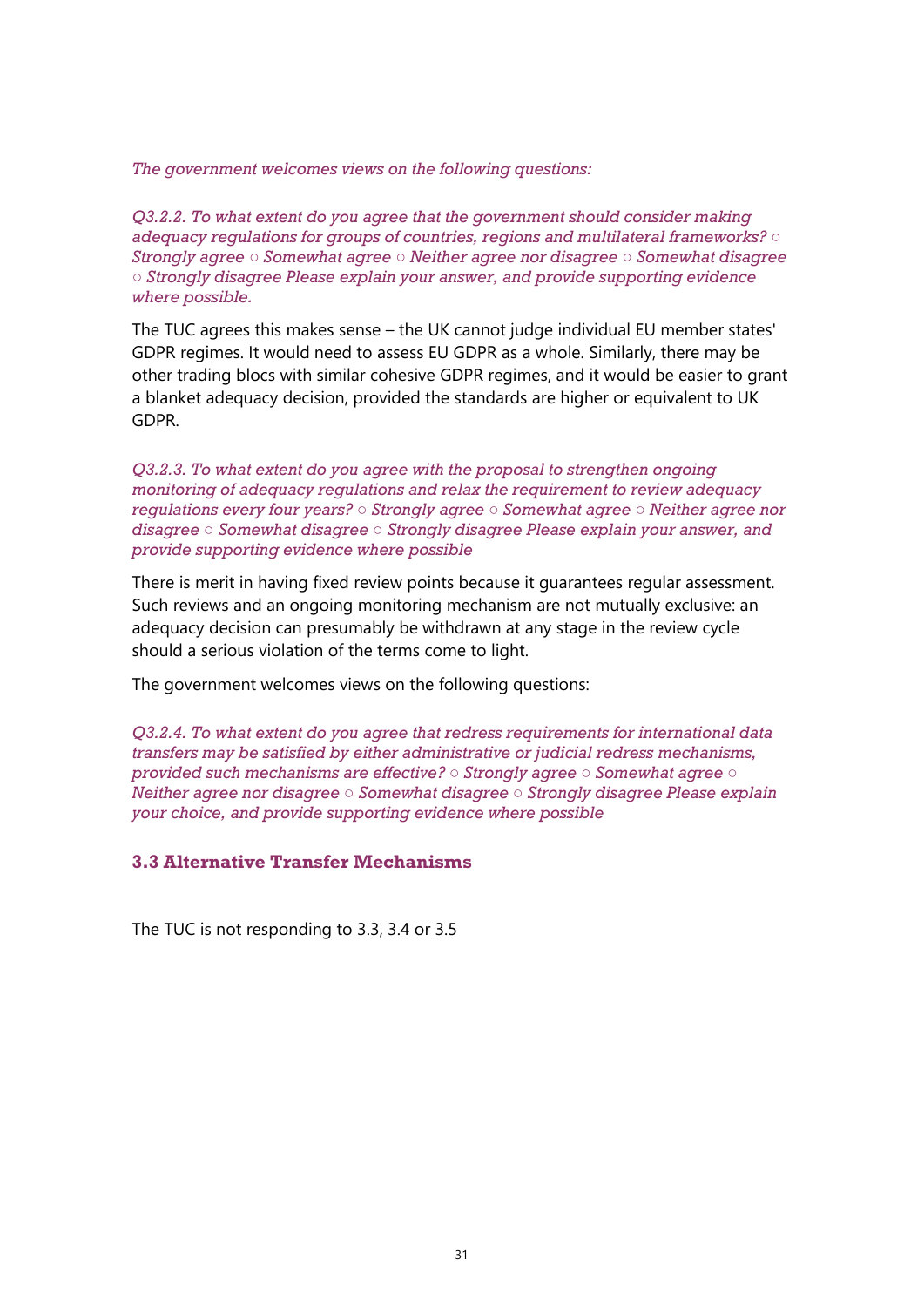*The government welcomes views on the following questions* 

*Q3.3.1. To what extent do you agree with the proposal to reinforce the importance of proportionality when assessing risks for alternative transfer mechanisms? ○ Strongly agree ○ Somewhat agree ○ Neither agree nor disagree ○ Somewhat disagree ○ Strongly disagree Please explain your answer, and provide supporting evidence where possible.* 

*Q3.3.2. What support or guidance would help organisations assess and mitigate the risks in relation to international transfers of personal data under alternative transfer mechanisms, and how might that support be most appropriately provided?* 

*The government welcomes views on the following question* 

*Q3.3.3. To what extent do you agree that the proposal to exempt 'reverse transfers' from the scope of the UK international transfer regime would reduce unnecessary burdens on organisations, without undermining data protection standards? ○ Strongly agree ○ Somewhat agree ○ Neither agree nor disagree ○ Somewhat disagree ○ Strongly disagree Please explain your answer, and provide supporting evidence where possible* 

*The government welcomes views on the following questions* 

*Q3.3.4. To what extent do you agree that empowering organisations to create or identify their own alternative transfer mechanisms that provide appropriate safeguards will address unnecessary limitations of the current set of alternative transfer mechanisms? ○ Strongly agree ○ Somewhat agree ○ Neither agree nor disagree ○ Somewhat disagree ○ Strongly disagree Please explain your answer, and provide supporting evidence where possible.*

*Q3.3.5 What guidance or other support should be made available in order to secure sufficient confidence in organisations' decisions about whether an alternative transfer mechanism, or other legal protections not explicitly provided for in UK legislation, provide appropriate safeguards?* 

*Q3.3.6. Should organisations be permitted to make international transfers that rely on protections provided for in another country's legislation, subject to an assessment that such protections offer appropriate safeguards? ○ Yes ○ No ○ Don't know Please explain your answer, and provide supporting evidence where possible* 

*The government welcomes views on the following questions*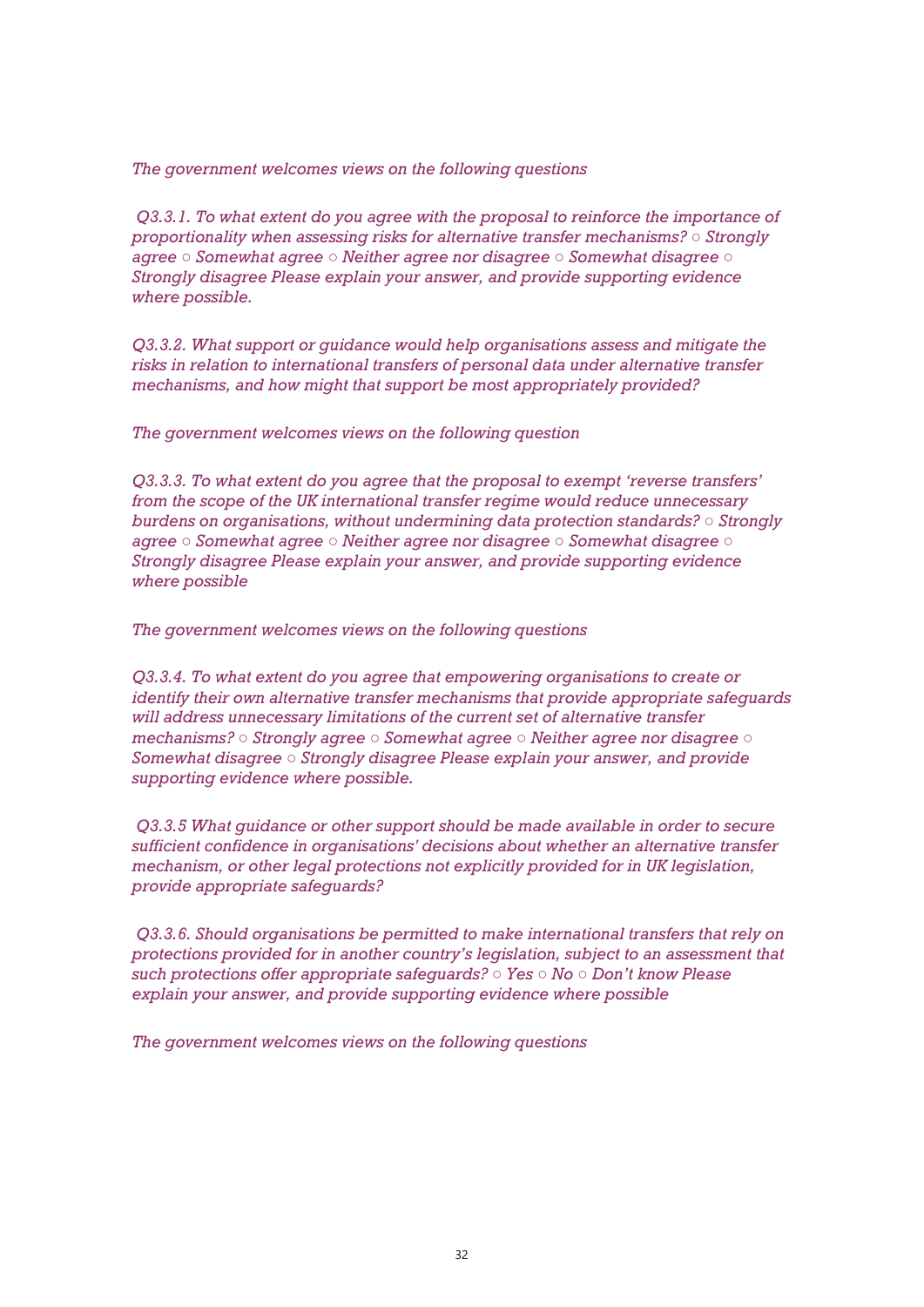*Q3.3.7. To what extent do you agree that the proposal to create a new power for the Secretary of State to formally recognise new alternative transfer mechanisms would increase the flexibility of the UK's regime? 98 ○ Strongly agree ○ Somewhat agree ○ Neither agree nor disagree ○ Somewhat disagree ○ Strongly disagree Please explain your answer, and provide supporting evidence where possible.* 

*Q3.3.8. Are there any mechanisms that could be supported that would benefit UK organisations if they were recognised by the Secretary of State? ○ Yes ○ No ○ Don't know Please explain your answer, and provide supporting evidence where possible* 

### **3.4 certification schemes**

*The government welcomes views on the following questions* 

*Q3.4.1. To what extent do you agree with the approach the government is considering to allow certifications to be provided by different approaches to accountability, including privacy management programmes? ○ Strongly agree ○ Somewhat agree ○ Neither agree nor disagree ○ Somewhat disagree ○ Strongly disagree Please explain your answer, and provide supporting evidence where possible.* 

*Q3.4.2. To what extent do you agree that allowing accreditation for non-UK bodies will provide advantages to UK-based organisations? ○ Strongly agree ○ Somewhat agree ○ Neither agree nor disagree ○ Somewhat disagree ○ Strongly disagree Please explain your answer, and provide supporting evidence where possible.* 

*Q3.4.3. Do you see allowing accreditation for non-UK bodies as being potentially beneficial for you or your organisation? ○ Strongly agree 100 ○ Somewhat agree ○ Neither agree nor disagree ○ Somewhat disagree ○ Strongly disagree Please explain the advantages and risks that you foresee for allowing accreditation of non-UK bodies.* 

*Q3.4.4. Are there any other changes to certifications that would improve them as an international transfer tool?* 

### **3.5 derogations**

*The government welcomes views on the following question* 

*Q3.5.1. To what extent do you agree that the proposal described in paragraph 270 represents a proportionate increase in flexibility that will benefit UK organisations without unduly undermining data protection standards? ○ Strongly agree ○ Somewhat agree ○ Neither agree nor disagree ○ Somewhat disagree ○ Strongly disagree Please explain your answer, and provide supporting evidence where possible.*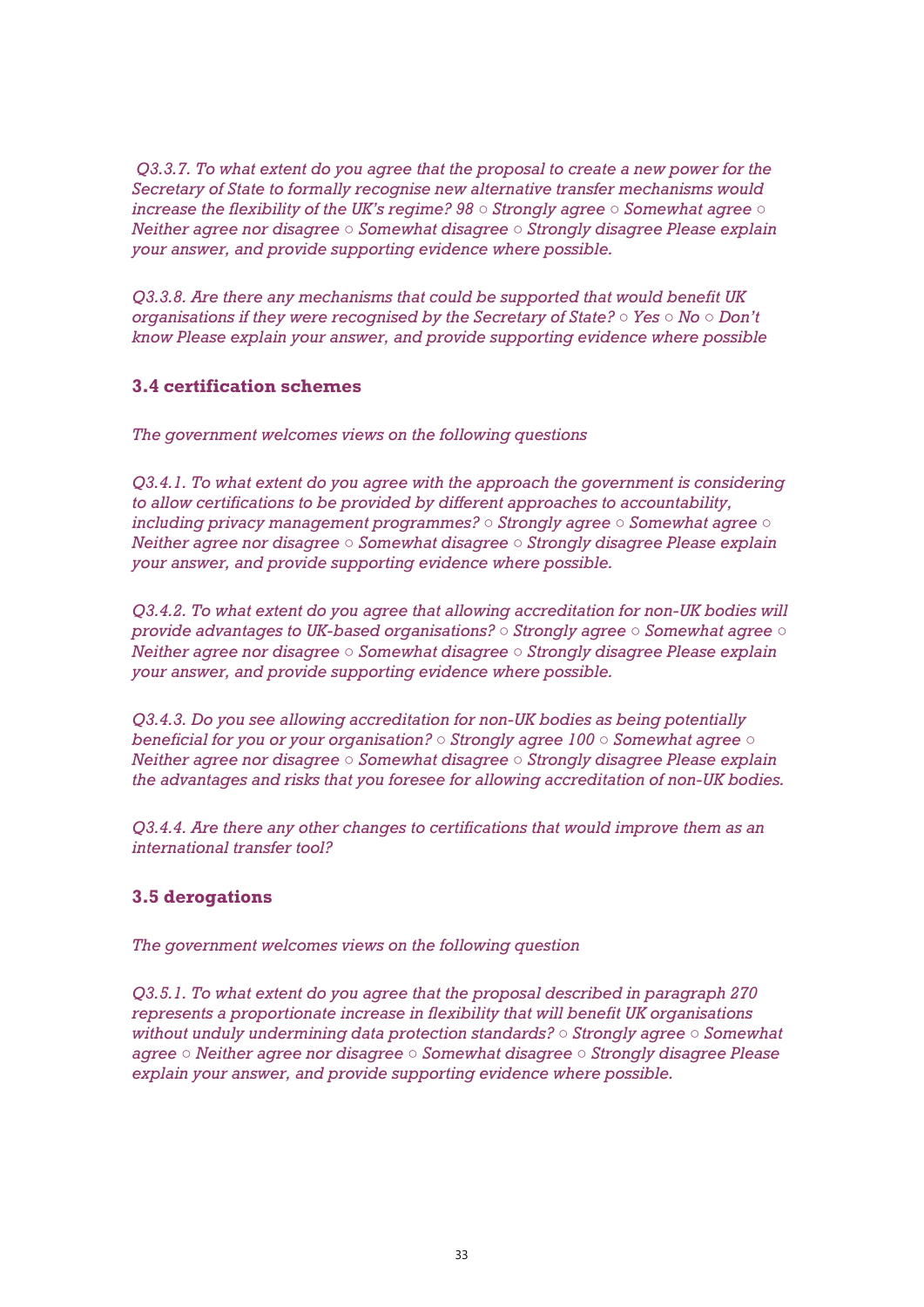#### *Further Questions*

*Q3.6.1. The proposals in this chapter build on the responses to the National Data Strategy consultation. The government is considering all reform options in the round and will carefully evaluate responses to this consultation. The government would welcome any additional general comments from respondents about changes the UK could make to improve its international data transfer regime for data subjects and organisations.* 

*Q3.6.2. In your view, which, if any, of the proposals in 'Boosting Trade and Reducing Barriers to Data Flows' would impact on people who identify with the protected characteristics under the Equality Act 2010 (i.e. age, disability, gender reassignment, marriage and civil partnership, pregnancy and maternity, race, religion or belief, sex and sexual orientation)? Q3.6.3. In addition to any of the reforms already proposed in 'Boosting Trade and Reducing Barriers to Data Flows' (or elsewhere in the consultation), what reforms do you think would be helpful to make the UK's international transfer regime more user-friendly, effective or safer?* 

In general, the TUC believes the UK should be mindful of the potential constraints posed by the EU-UK Trade and cooperation agreement and in particular the level playing field commitments therein. The non-regression clause might impede any significant departure from EU GDPR that has an impact on workers' acquired rights. If the proposals significantly diverge from EU GDPR the EU might also resort to withdraw its adequacy decision (which the EU can do unilaterally and at any time without waiting for the four-year review).

### **Chapter 4 - Delivering better public services**

**4.2 Digital Economy Act 2017**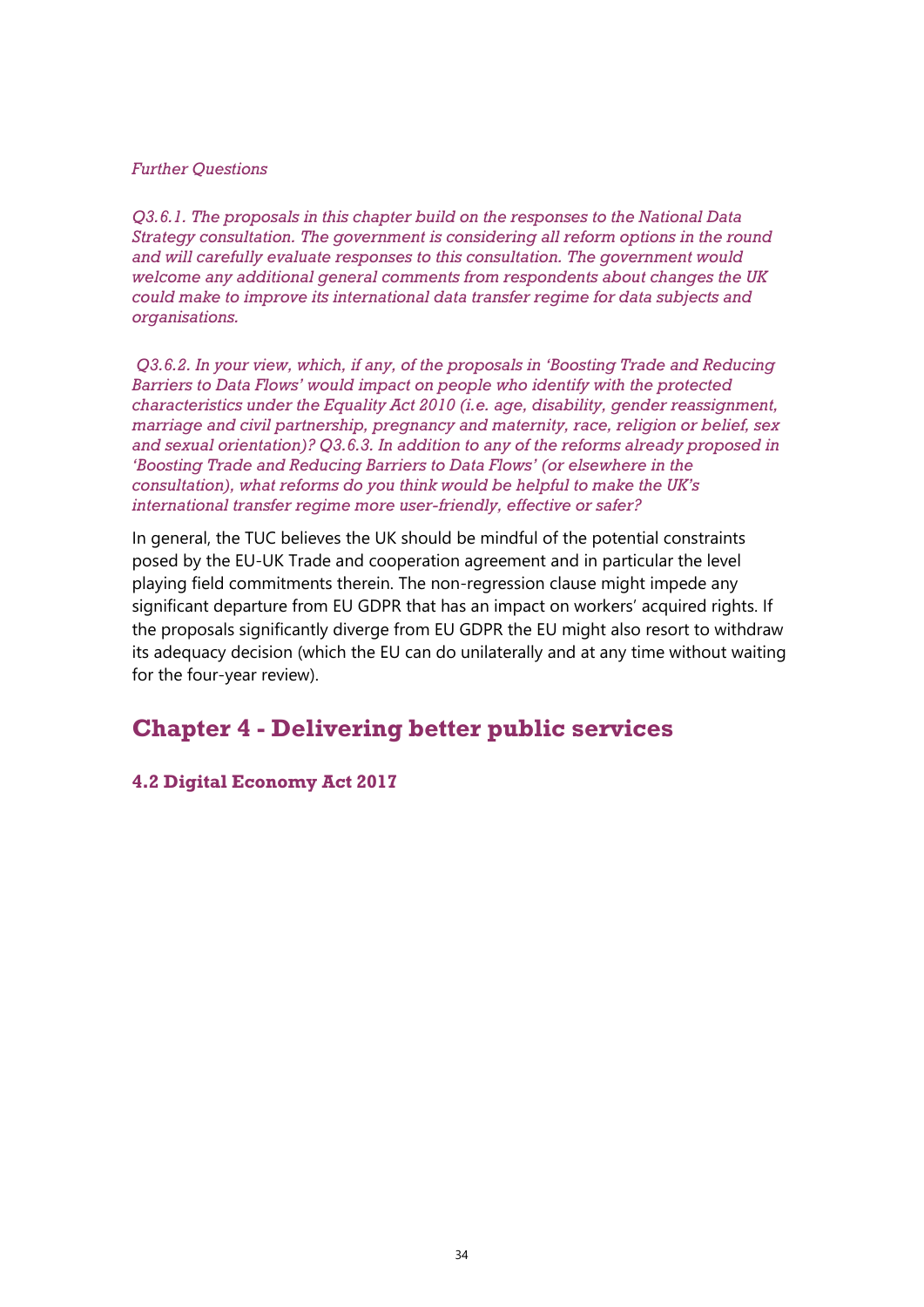*The government welcomes views on the following question:* 

*Q4.2.1. To what extent do you agree with the following statement: 'Public service delivery powers under section 35 of the Digital Economy Act 2017 should be extended to help improve outcomes for businesses as well as for individuals and households'? ○ Strongly agree ○ Somewhat agree ○ Neither agree nor disagree ○ Somewhat disagree ○ Strongly disagree Please explain your answer, and provide supporting evidence where possible.* 

### **4.3 Use of Personal Data in the COVID-19 Pandemic**

*The government welcomes views on the following questions:* 

*Q4.3.1. To what extent do you agree with the following statement: 'Private companies, organisations and individuals who have been asked to process personal data on behalf of a public body should be permitted to rely on that body's lawful ground for processing the data under Article 6(1)(e) of the UK GDPR'? ○ Strongly agree ○ Somewhat agree ○ Neither agree nor disagree ○ Somewhat disagree ○ Strongly disagree Please explain your answer, providing supporting evidence where possible. Q4.3.2. What, if any, additional safeguards should be considered if this proposal were pursued?* 

*The government welcomes views on the following questions:* 

*Q4.3.3. To what extent do you agree with the proposal to clarify that public and private bodies may lawfully process health data when necessary for reasons of substantial public interest in relation to public health or other emergencies? ○ Strongly agree ○ Somewhat agree ○ Neither agree nor disagree ○ Somewhat disagree ○ Strongly disagree Please explain your answer, providing supporting evidence where possible.* 

Processes for collecting health data must be responsible and proportionate. Health data should be processed in a transparent and ethical manner, assigned its true value and used for public good.

### *Q4.3.4. What, if any, additional safeguards should be considered if this proposal were pursued*

Maintaining public trust is essential if more personal data is to be used for the purpose of improving the delivery of public services. Any process for collecting personal data on behalf of a public body must be responsible and proportionate.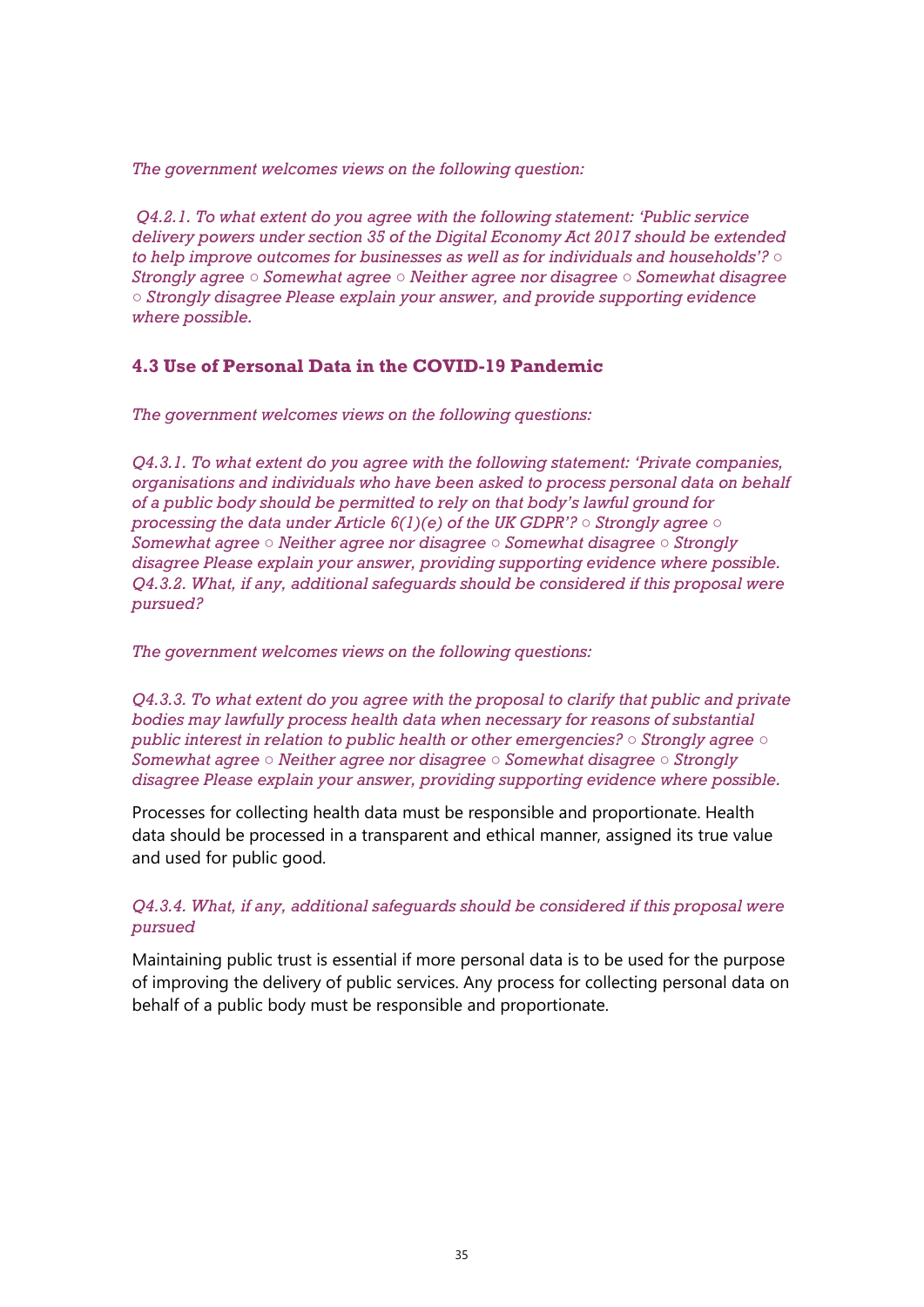### **4.4 Building Trust and Transparency**

*Transparency mechanisms for algorithms. The government welcomes views on the following questions:* 

*Q4.4.1. To what extent do you agree that compulsory transparency reporting on the use of algorithms in decision-making for public authorities, government departments and government contractors using public data will improve public trust in government use of data? ○ Strongly agree ○ Somewhat agree ○ Neither agree nor disagree ○ Somewhat disagree ○ Strongly disagree Please explain your choice, and provide supporting evidence where possible.* 

Please see our response to Q 1.5.19 for the TUC's recommendations in relation to transparency and explainability.

*Q4.4.2. Please share your views on the key contents of mandatory transparency reporting.* 

*Q4.4.3. In what, if any, circumstances should exemptions apply to the compulsory transparency reporting requirement on the use of algorithms in decision-making for public authorities, government departments and government contractors using public data* 

*Processing in the 'substantial public interest'* 

*The government welcomes views on the following questions:* 

*Q4.4.4. To what extent do you agree there are any situations involving the processing of sensitive data that are not adequately covered by the current list of activities in Schedule 1 to the Data Protection Act 2018? ○ Strongly agree ○ Somewhat agree ○ Neither agree nor disagree ○ Somewhat disagree ○ Strongly disagree Please explain your answer and provide supporting evidence where possible, including on: ○ What, if any, situations are not adequately covered by existing provisions ○ What, if any, further safeguards or limitations may be needed for any new situations* 

*Q4.4.5. To what extent do you agree with the following statement: 'It may be difficult to distinguish processing that is in the substantial public interest from processing in the public interest'? ○ Strongly agree ○ Somewhat agree ○ Neither agree nor disagree ○ Somewhat disagree ○ Strongly disagree Please explain your answer, and provide supporting evidence where possible.* 

Strongly agree.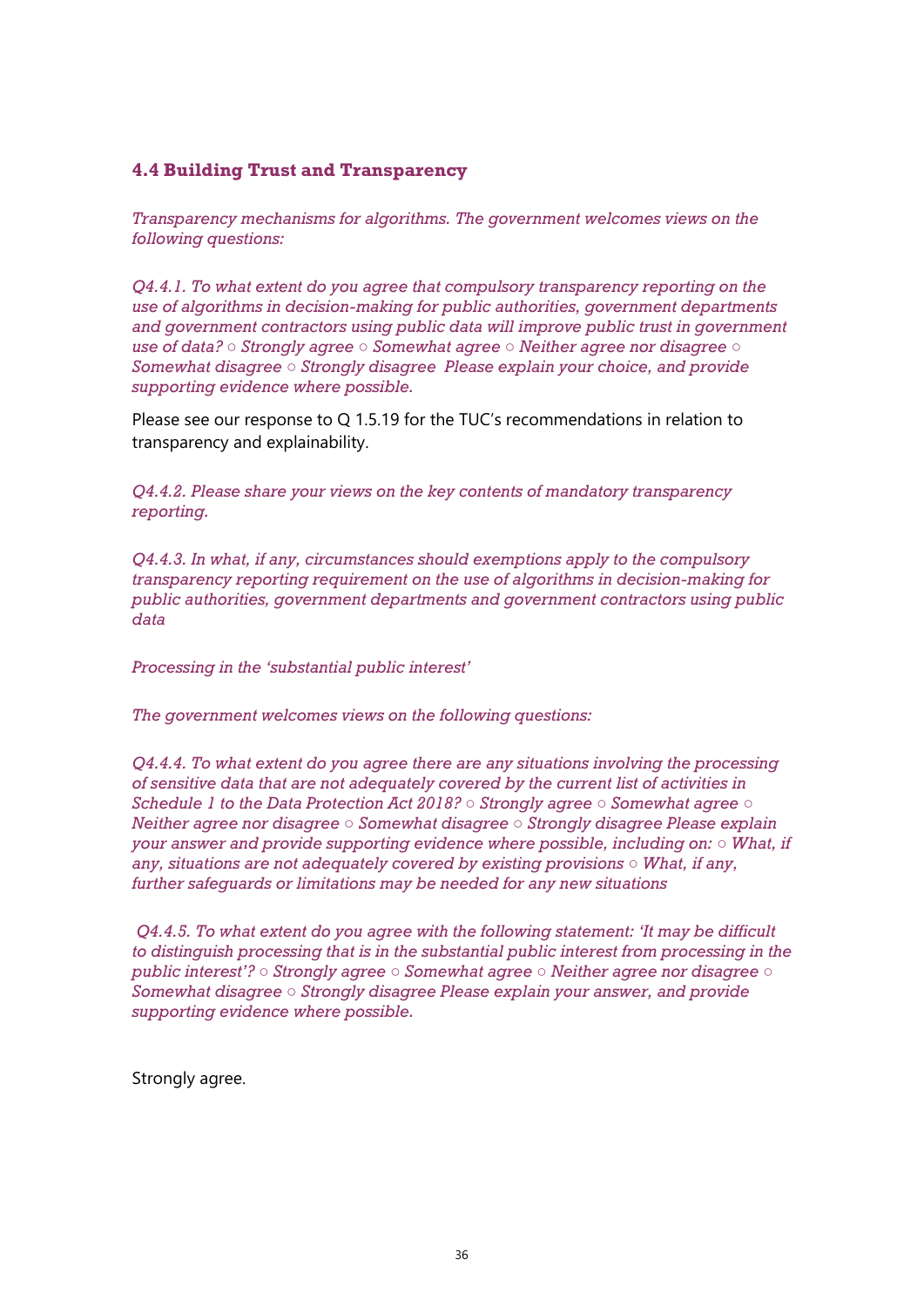*Q4.4.6. To what extent do you agree that it may be helpful to create a definition of the term 'substantial public interest'? ○ Strongly agree ○ Somewhat agree ○ Neither agree nor disagree ○ Somewhat disagree ○ Strongly disagree Please explain your answer, and provide supporting evidence where possible, including on: ○ What the risks and benefits of a definition would be ○ What such a definition might look like ○ What, if any, safeguards may be needed*

Strongly agree.

*Q4.4.7. To what extent do you agree that there may be a need to add to, or amend, the list of specific situations in Schedule 1 to the Data Protection Act 2018 that are deemed to always be in the substantial public interest? ○ Strongly agree ○ Somewhat agree ○ Neither agree nor disagree ○ Somewhat disagree ○ Strongly disagree Please explain your answer, and provide supporting evidence where possible, including on: ○ What such situations may be ○ What the risks and benefits of listing those situations would be ○ What, if any, safeguards may be needed* 

*Clarifying rules on the collection, use and retention of biometric data by the police* 

*The government welcomes views on the following question:* 

*4.4.8. To what extent do you agree with the following statement: 'There is an opportunity to streamline and clarify rules on police collection, use and retention of data for biometrics in order to improve transparency and public safety'? ○ Strongly agree ○ Somewhat agree ○ Neither agree nor disagree ○ Somewhat disagree ○ Strongly disagree Please explain your answer, providing supporting evidence where possible* 

### **4.5 Public Safety and National Security**

The TUC is not responding to question 4.5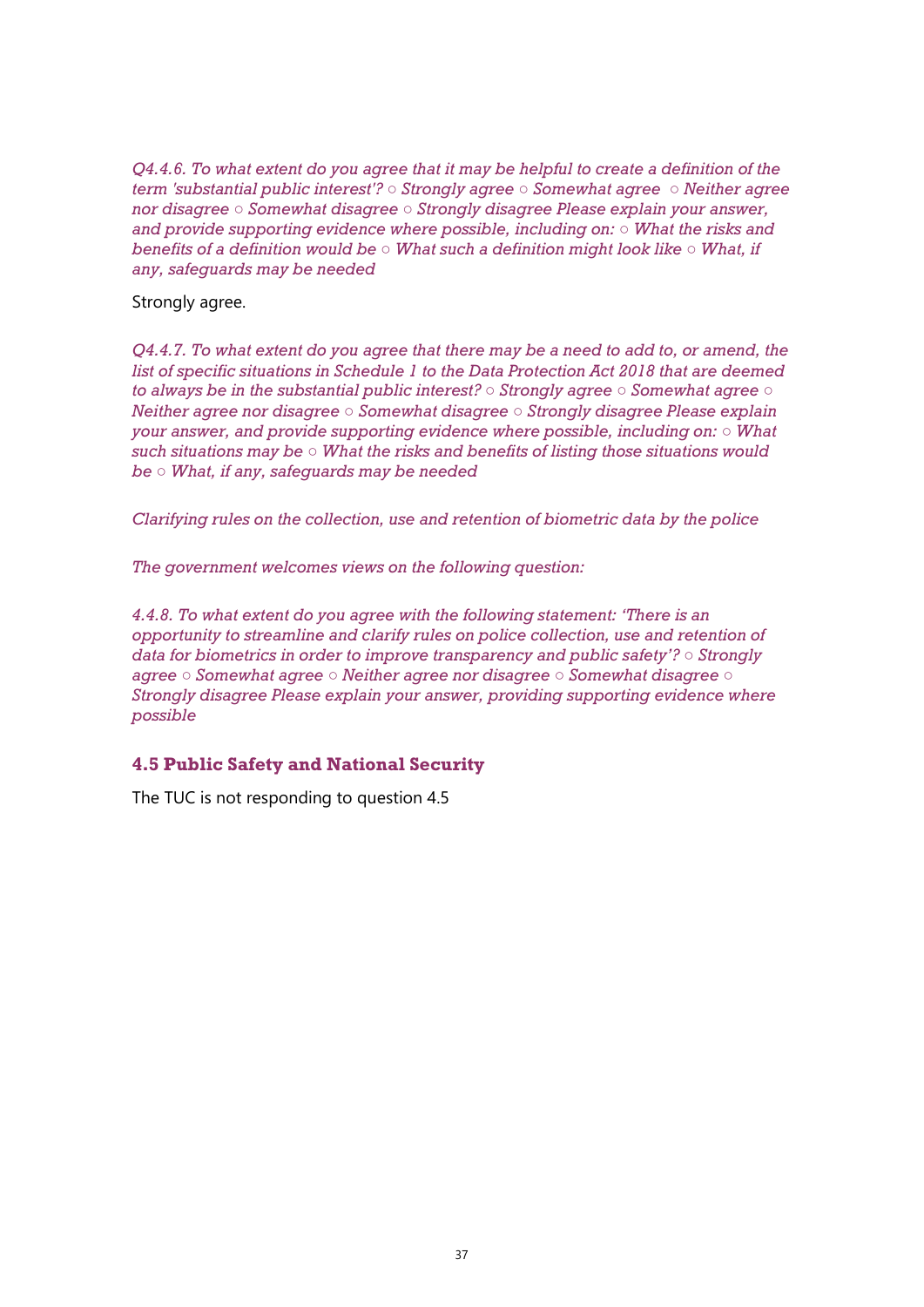*The government welcomes views on the following question:* 

*Q4.5.1. To what extent do you agree with the proposal to standardise the terminology and definitions used across UK GDPR, Part 3 (Law Enforcement processing) and Part 4 (Intelligence Services processing) of the Data Protection Act 2018? ○ Strongly agree ○ Somewhat agree ○ Neither agree nor disagree ○ Somewhat disagree ○ Strongly disagree Please explain your answer, and provide supporting evidence where possible.*

### *4.6 Further Questions*

*Q4.6.1. In your view, which, if any, of the proposals in 'Delivering Better Public Services' would impact on people who identify with the protected characteristics under the Equality Act 2010 (i.e. age, disability, gender reassignment, marriage and civil partnership, pregnancy and maternity, race, religion or belief, sex and sexual orientation)?* 

*Q4.6.2. In addition to any of the reforms already proposed in 'Delivering Better Public Services' (or elsewhere in the consultation), what reforms to the data protection regime would you propose to help the delivery of better public services?* 

### **Chapter 5 - Reform of the Information Commissioner's Office**

This is the TUC's response to all the questions in Chapter 5.

We are opposed in principle to any measures that would dilute the existing powers held by the ICO. We do not support the ICO adopting a risk-based approach to regulation which would result in a greater focus on the needs of business by reducing regulatory burdens. We emphasise the importance of the ICO placing the fundamental rights of data subjects at the heart of its work, and the necessity of the ICO being fully supported and resourced to fulfil this role.

We also encourage the development of the ICO as an organisation that promotes the education of data subjects about the value of their own data. The ICO could, for example, lead education programmes to ensure that individuals understand their rights and assist them in achieving control over their own data through data trusts and the collectivisation of worker data.

We also encourage a higher degree of cross-regulator and stakeholder cooperation, both nationally and internationally. For example, in the context of the use of AI – powered tools at work and ADM, it is vital the ICO undertakes work and knowledge sharing with organisations such as the EHRC, the CDEI and ACAS, as well as trade unions. We refer to section 128 of the Data Protection Act which sets out that the Information Commissioner must consult organisations that represent data subjects. And this includes trade unions.